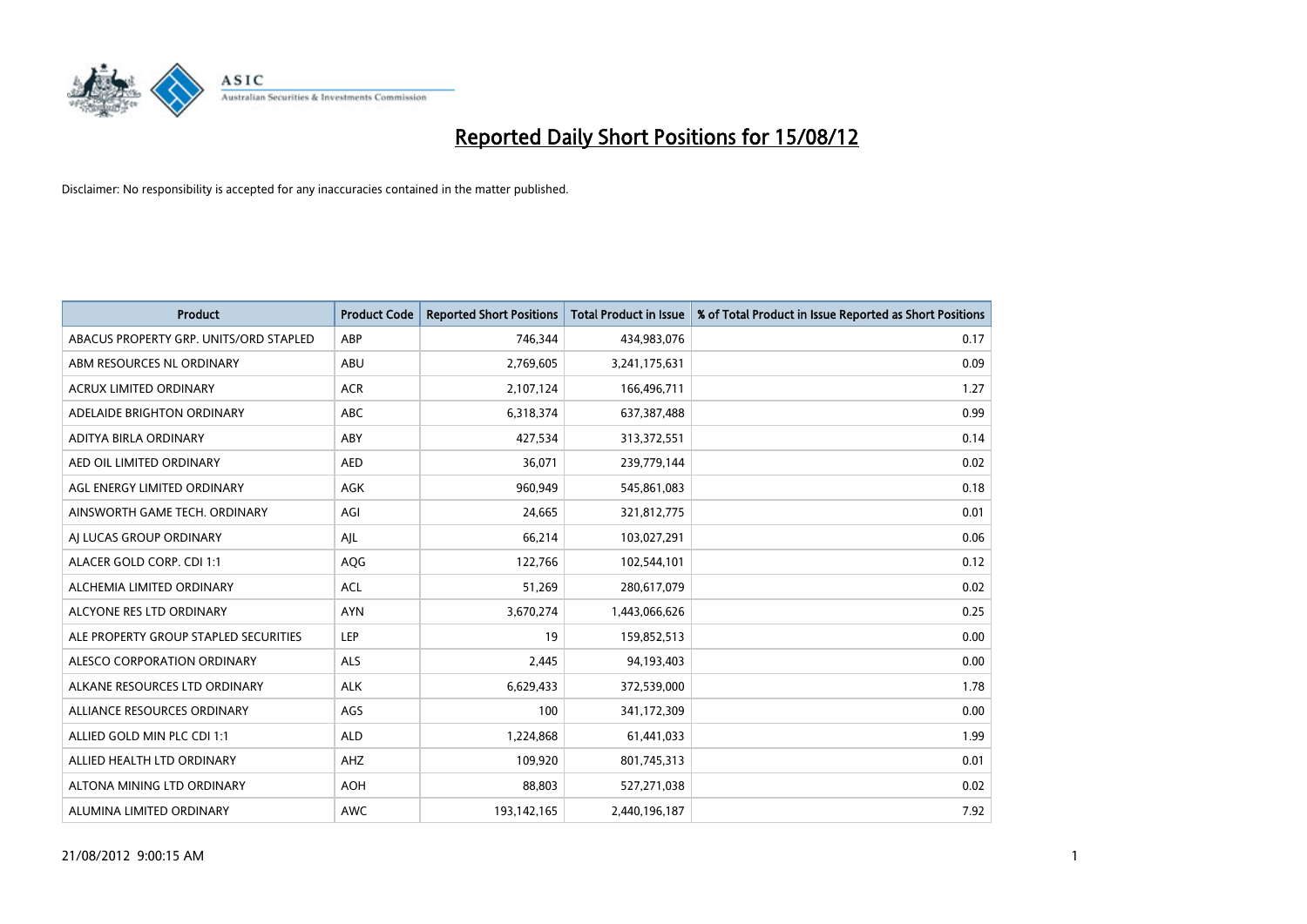

| <b>Product</b>                          | <b>Product Code</b> | <b>Reported Short Positions</b> | <b>Total Product in Issue</b> | % of Total Product in Issue Reported as Short Positions |
|-----------------------------------------|---------------------|---------------------------------|-------------------------------|---------------------------------------------------------|
| AMCOR LIMITED ORDINARY                  | <b>AMC</b>          | 3,092,967                       | 1,206,684,923                 | 0.26                                                    |
| AMP LIMITED ORDINARY                    | AMP                 | 10,125,110                      | 2,894,931,180                 | 0.35                                                    |
| AMPELLA MINING ORDINARY                 | <b>AMX</b>          | 5,088,603                       | 246,800,493                   | 2.06                                                    |
| ANGLOGOLD ASHANTI CDI 5:1               | AGG                 | $\mathbf{1}$                    | 89,207,765                    | 0.00                                                    |
| ANSELL LIMITED ORDINARY                 | <b>ANN</b>          | 5,206,819                       | 130,656,668                   | 3.99                                                    |
| ANTARES ENERGY LTD ORDINARY             | <b>AZZ</b>          | 370,959                         | 258,000,000                   | 0.14                                                    |
| ANZ BANKING GRP LTD ORDINARY            | <b>ANZ</b>          | 8,369,201                       | 2,715,981,237                 | 0.31                                                    |
| APA GROUP STAPLED SECURITIES            | <b>APA</b>          | 14,202,073                      | 644,485,583                   | 2.20                                                    |
| APN NEWS & MEDIA ORDINARY               | <b>APN</b>          | 20,187,695                      | 649,010,756                   | 3.11                                                    |
| AQUARIUS PLATINUM. ORDINARY             | <b>AOP</b>          | 9,601,366                       | 470,312,578                   | 2.04                                                    |
| AQUILA RESOURCES ORDINARY               | <b>AQA</b>          | 6,454,894                       | 411,804,442                   | 1.57                                                    |
| ARAFURA RESOURCE LTD ORDINARY           | <b>ARU</b>          | 5,172,989                       | 396,004,144                   | 1.31                                                    |
| ARB CORPORATION ORDINARY                | <b>ARP</b>          | 10,652                          | 72,481,302                    | 0.01                                                    |
| ARDENT LEISURE GROUP STAPLED SECURITIES | AAD                 | 678,095                         | 334,209,401                   | 0.20                                                    |
| ARISTOCRAT LEISURE ORDINARY             | <b>ALL</b>          | 19,424,606                      | 550,502,889                   | 3.53                                                    |
| ARRIUM LTD ORDINARY                     | ARI                 | 29,915,841                      | 1,345,665,626                 | 2.22                                                    |
| ASCIANO LIMITED ORDINARY                | <b>AIO</b>          | 5,366,240                       | 975,385,664                   | 0.55                                                    |
| ASG GROUP LIMITED ORDINARY              | <b>ASZ</b>          | 930,300                         | 172,172,079                   | 0.54                                                    |
| ASPEN GROUP ORD/UNITS STAPLED           | <b>APZ</b>          | 56,493                          | 600,507,326                   | 0.01                                                    |
| ASPIRE MINING LTD ORDINARY              | <b>AKM</b>          | 269,379                         | 620,594,556                   | 0.04                                                    |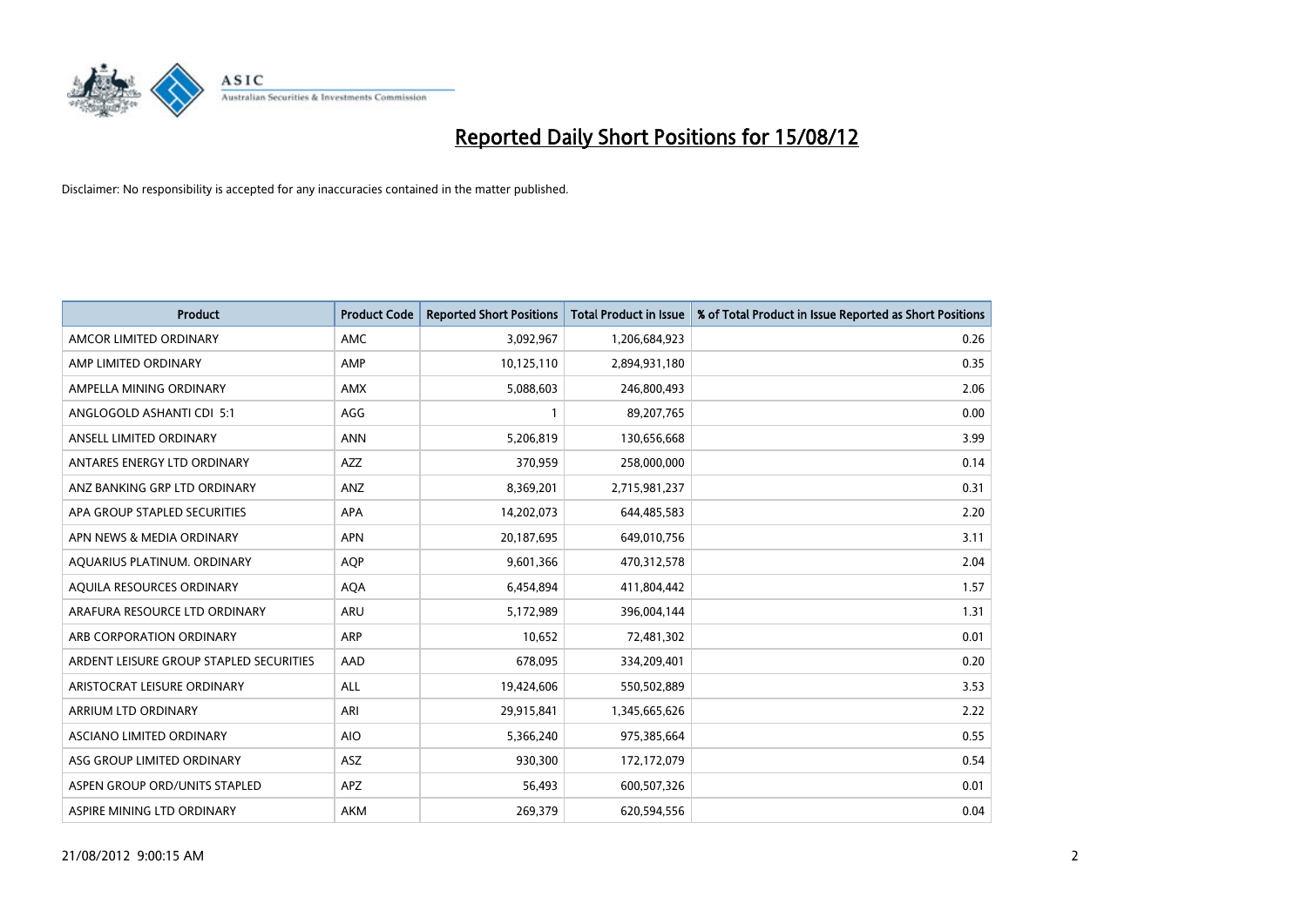

| <b>Product</b>                          | <b>Product Code</b> | <b>Reported Short Positions</b> | <b>Total Product in Issue</b> | % of Total Product in Issue Reported as Short Positions |
|-----------------------------------------|---------------------|---------------------------------|-------------------------------|---------------------------------------------------------|
| ASTRO JAP PROP GROUP STAPLED SECURITIES | AIA                 | 2,367                           | 58,445,002                    | 0.00                                                    |
| ASX LIMITED ORDINARY                    | <b>ASX</b>          | 3,579,725                       | 175,136,729                   | 2.04                                                    |
| ATLAS IRON LIMITED ORDINARY             | AGO                 | 8,070,656                       | 904,580,993                   | 0.89                                                    |
| AURORA OIL & GAS ORDINARY               | <b>AUT</b>          | 7,245,726                       | 446,595,778                   | 1.62                                                    |
| AUSDRILL LIMITED ORDINARY               | <b>ASL</b>          | 1,514,631                       | 304,397,289                   | 0.50                                                    |
| AUSENCO LIMITED ORDINARY                | AAX                 | 449.050                         | 123,872,665                   | 0.36                                                    |
| AUSGOLD LIMITED ORDINARY                | <b>AUC</b>          | 50,000                          | 136,224,010                   | 0.04                                                    |
| <b>AUSTAL LIMITED ORDINARY</b>          | ASB                 | 191,251                         | 188,193,007                   | 0.10                                                    |
| AUSTIN ENGINEERING ORDINARY             | <b>ANG</b>          | 16,937                          | 72,314,403                    | 0.02                                                    |
| AUSTRALAND PROPERTY STAPLED SECURITY    | <b>ALZ</b>          | 432,641                         | 576,846,597                   | 0.08                                                    |
| AUSTRALIAN AGRICULT. ORDINARY           | AAC                 | 451,836                         | 312,905,085                   | 0.14                                                    |
| AUSTRALIAN INFRASTR. UNITS/ORDINARY     | <b>AIX</b>          | 11,050,011                      | 620,733,944                   | 1.78                                                    |
| AUSTRALIAN OIL CO. ORDINARY             | <b>AOC</b>          | 816,000                         | 74,185,512                    | 1.10                                                    |
| AUSTRALIAN PHARM, ORDINARY              | API                 | 172,087                         | 488,115,883                   | 0.04                                                    |
| AVIENNINGS LIMITED ORDINARY             | AVI                 | 575,001                         | 274,588,694                   | 0.21                                                    |
| AWE LIMITED ORDINARY                    | <b>AWE</b>          | 3,568,784                       | 521,871,941                   | 0.68                                                    |
| AZIMUTH RES LTD ORDINARY                | <b>AZH</b>          | 1,078,210                       | 418,661,161                   | 0.26                                                    |
| AZUMAH RESOURCES ORDINARY               | <b>AZM</b>          | 500,000                         | 333,714,096                   | 0.15                                                    |
| BANDANNA ENERGY ORDINARY                | <b>BND</b>          | 4,145,049                       | 528,481,199                   | 0.78                                                    |
| BANK OF QUEENSLAND. ORDINARY            | <b>BOQ</b>          | 12,083,293                      | 308,797,224                   | 3.91                                                    |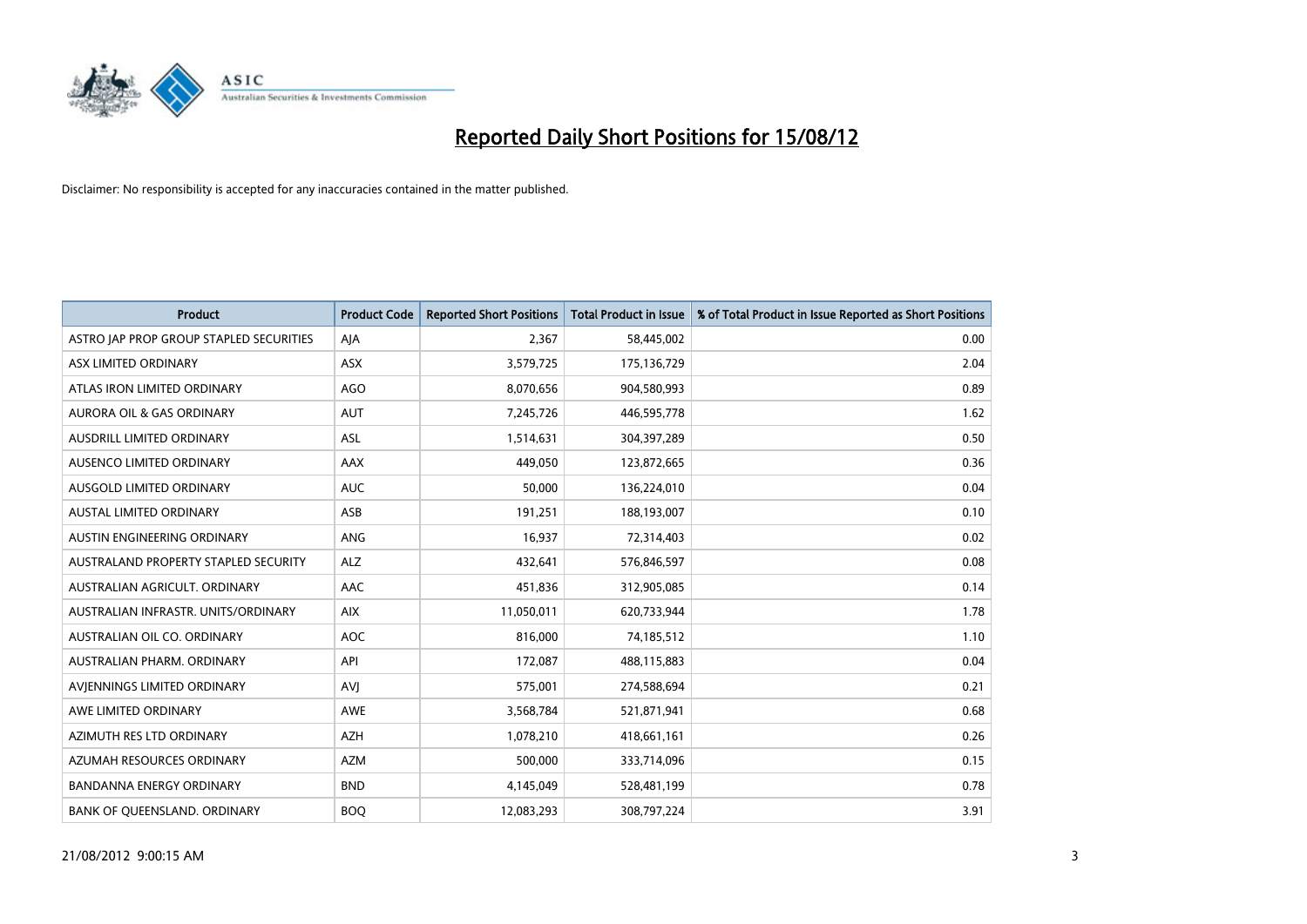

| <b>Product</b>                       | <b>Product Code</b> | <b>Reported Short Positions</b> | <b>Total Product in Issue</b> | % of Total Product in Issue Reported as Short Positions |
|--------------------------------------|---------------------|---------------------------------|-------------------------------|---------------------------------------------------------|
| <b>BASE RES LIMITED ORDINARY</b>     | <b>BSE</b>          | 641,565                         | 460,440,029                   | 0.14                                                    |
| <b>BATHURST RESOURCES ORDINARY</b>   | <b>BTU</b>          | 40,301,165                      | 696,747,997                   | 5.78                                                    |
| <b>BC IRON LIMITED ORDINARY</b>      | <b>BCI</b>          | 3,159                           | 103,861,000                   | 0.00                                                    |
| BEACH ENERGY LIMITED ORDINARY        | <b>BPT</b>          | 24,810,187                      | 1,255,464,157                 | 1.98                                                    |
| BEADELL RESOURCE LTD ORDINARY        | <b>BDR</b>          | 13,874,352                      | 719,704,752                   | 1.93                                                    |
| BENDIGO AND ADELAIDE ORDINARY        | <b>BEN</b>          | 9,806,609                       | 396,663,707                   | 2.47                                                    |
| <b>BENITEC BIOPHARMA ORDINARY</b>    | <b>BLT</b>          | 75,000                          | 970,628,529                   | 0.01                                                    |
| BERKELEY RESOURCES ORDINARY          | <b>BKY</b>          | 349,590                         | 179,393,273                   | 0.19                                                    |
| BETASHARES ASX RES ETF UNITS         | <b>ORE</b>          | 73,401                          | 6,120,745                     | 1.20                                                    |
| BETASHARES AUST BEAR ETF UNITS       | <b>BEAR</b>         |                                 | 334,441                       | 0.00                                                    |
| <b>BHP BILLITON LIMITED ORDINARY</b> | <b>BHP</b>          | 5,038,670                       | 3,211,691,105                 | 0.16                                                    |
| <b>BILLABONG ORDINARY</b>            | <b>BBG</b>          | 6,586,921                       | 478,944,292                   | 1.38                                                    |
| <b>BIOTA HOLDINGS ORDINARY</b>       | <b>BTA</b>          | 639,013                         | 182,350,316                   | 0.35                                                    |
| <b>BLACKTHORN RESOURCES ORDINARY</b> | <b>BTR</b>          | 234,927                         | 154,839,537                   | 0.15                                                    |
| <b>BLUESCOPE STEEL LTD ORDINARY</b>  | <b>BSL</b>          | 44,244,845                      | 3,349,185,247                 | 1.32                                                    |
| <b>BOART LONGYEAR ORDINARY</b>       | <b>BLY</b>          | 7,977,744                       | 461,163,412                   | 1.73                                                    |
| <b>BOOM LOGISTICS ORDINARY</b>       | <b>BOL</b>          | 6,507                           | 468,663,585                   | 0.00                                                    |
| BORAL LIMITED. ORDINARY              | <b>BLD</b>          | 46,812,675                      | 758,572,140                   | 6.17                                                    |
| <b>BRADKEN LIMITED ORDINARY</b>      | <b>BKN</b>          | 3,949,773                       | 168,629,376                   | 2.34                                                    |
| <b>BRAMBLES LIMITED ORDINARY</b>     | <b>BXB</b>          | 4,965,520                       | 1,555,169,862                 | 0.32                                                    |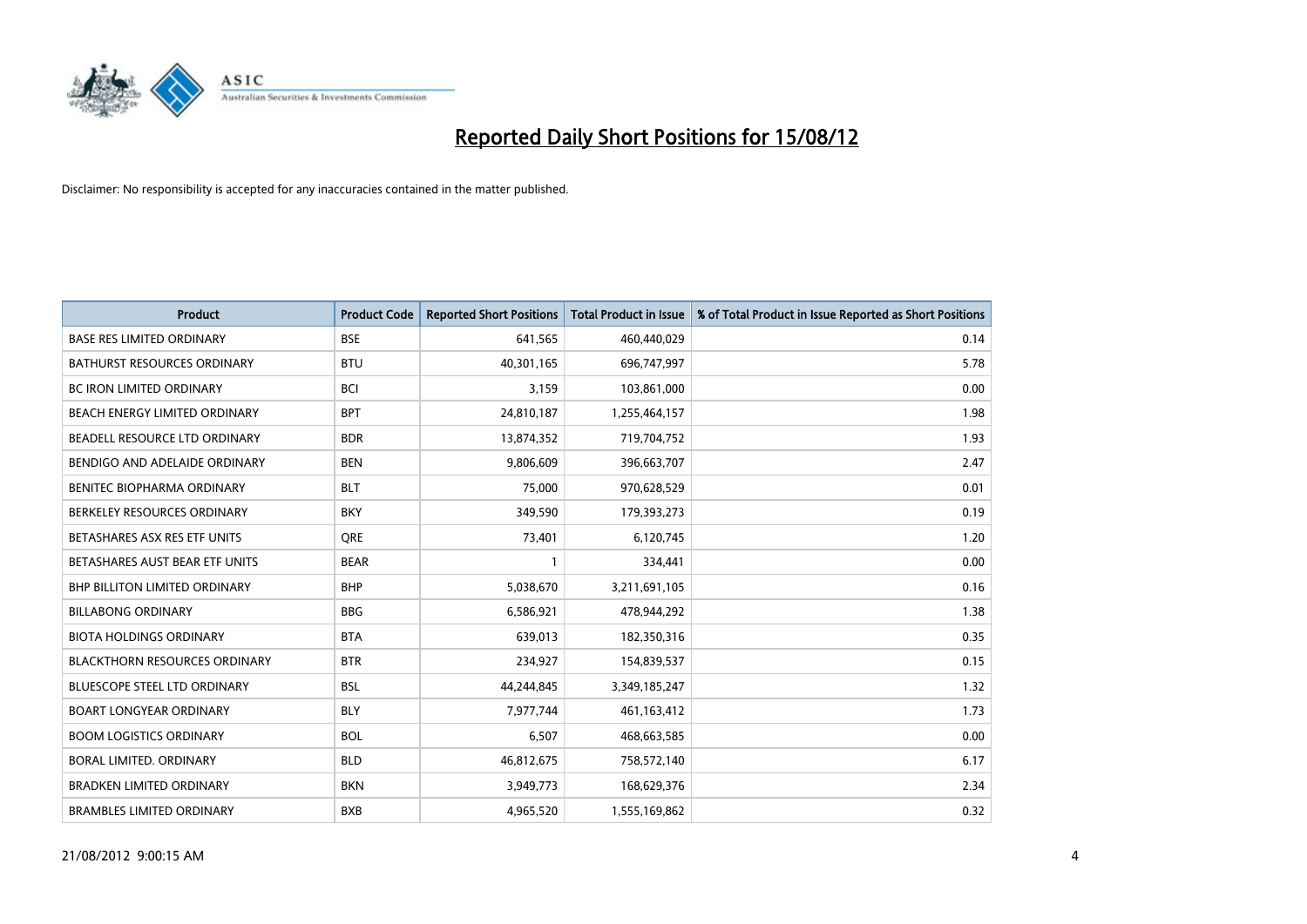

| <b>Product</b>                          | <b>Product Code</b> | <b>Reported Short Positions</b> | <b>Total Product in Issue</b> | % of Total Product in Issue Reported as Short Positions |
|-----------------------------------------|---------------------|---------------------------------|-------------------------------|---------------------------------------------------------|
| <b>BREVILLE GROUP LTD ORDINARY</b>      | <b>BRG</b>          | 114,854                         | 130,095,322                   | 0.09                                                    |
| <b>BRICKWORKS LIMITED ORDINARY</b>      | <b>BKW</b>          | 11,374                          | 147,567,333                   | 0.01                                                    |
| BT INVESTMENT MNGMNT ORDINARY           | <b>BTT</b>          | 223,220                         | 267,906,977                   | 0.08                                                    |
| <b>BUCCANEER ENERGY LTD ORDINARY</b>    | <b>BCC</b>          | 4,976,534                       | 1,133,975,491                 | 0.44                                                    |
| <b>BURU ENERGY ORDINARY</b>             | <b>BRU</b>          | 10,407,628                      | 251,032,144                   | 4.15                                                    |
| <b>BWP TRUST ORDINARY UNITS</b>         | <b>BWP</b>          | 1,895,058                       | 525,255,093                   | 0.36                                                    |
| CABCHARGE AUSTRALIA ORDINARY            | CAB                 | 4,772,703                       | 120,430,683                   | 3.96                                                    |
| CALIBRE GROUP LTD ORDINARY              | <b>CGH</b>          | 11,538                          | 293,192,506                   | 0.00                                                    |
| CALTEX AUSTRALIA ORDINARY               | <b>CTX</b>          | 4,794,232                       | 270,000,000                   | 1.78                                                    |
| CAMPBELL BROTHERS DEFERRED SETTLEMENT   | <b>CPBDA</b>        | 7,824,709                       | 337,517,055                   | 2.32                                                    |
| CAPE LAMBERT RES LTD ORDINARY           | <b>CFE</b>          | 308,252                         | 689,108,792                   | 0.04                                                    |
| CARABELLA RES LTD ORDINARY              | <b>CLR</b>          | 340,242                         | 133,642,797                   | 0.25                                                    |
| <b>CARBON ENERGY ORDINARY</b>           | <b>CNX</b>          | 48,071                          | 773,999,771                   | 0.01                                                    |
| <b>CARDNO LIMITED ORDINARY</b>          | CDD                 | 757,378                         | 138,506,406                   | 0.55                                                    |
| CARNARVON PETROLEUM ORDINARY            | <b>CVN</b>          | 58,001                          | 694,644,634                   | 0.01                                                    |
| CARSALES.COM LTD ORDINARY               | <b>CRZ</b>          | 20,863,732                      | 233,689,223                   | 8.93                                                    |
| CENTRO RETAIL AUST ORD/UNIT STAPLED SEC | <b>CRF</b>          | 30,954,326                      | 1,427,391,696                 | 2.17                                                    |
| <b>CERAMIC FUEL CELLS ORDINARY</b>      | <b>CFU</b>          | 5,464                           | 1,366,298,863                 | 0.00                                                    |
| CFS RETAIL TRUST GRP STAPLED SECURITIES | <b>CFX</b>          | 48,033,664                      | 2,828,495,659                 | 1.70                                                    |
| CGA MINING LIMITED ORDINARY             | <b>CGX</b>          | 107,147                         | 337,775,726                   | 0.03                                                    |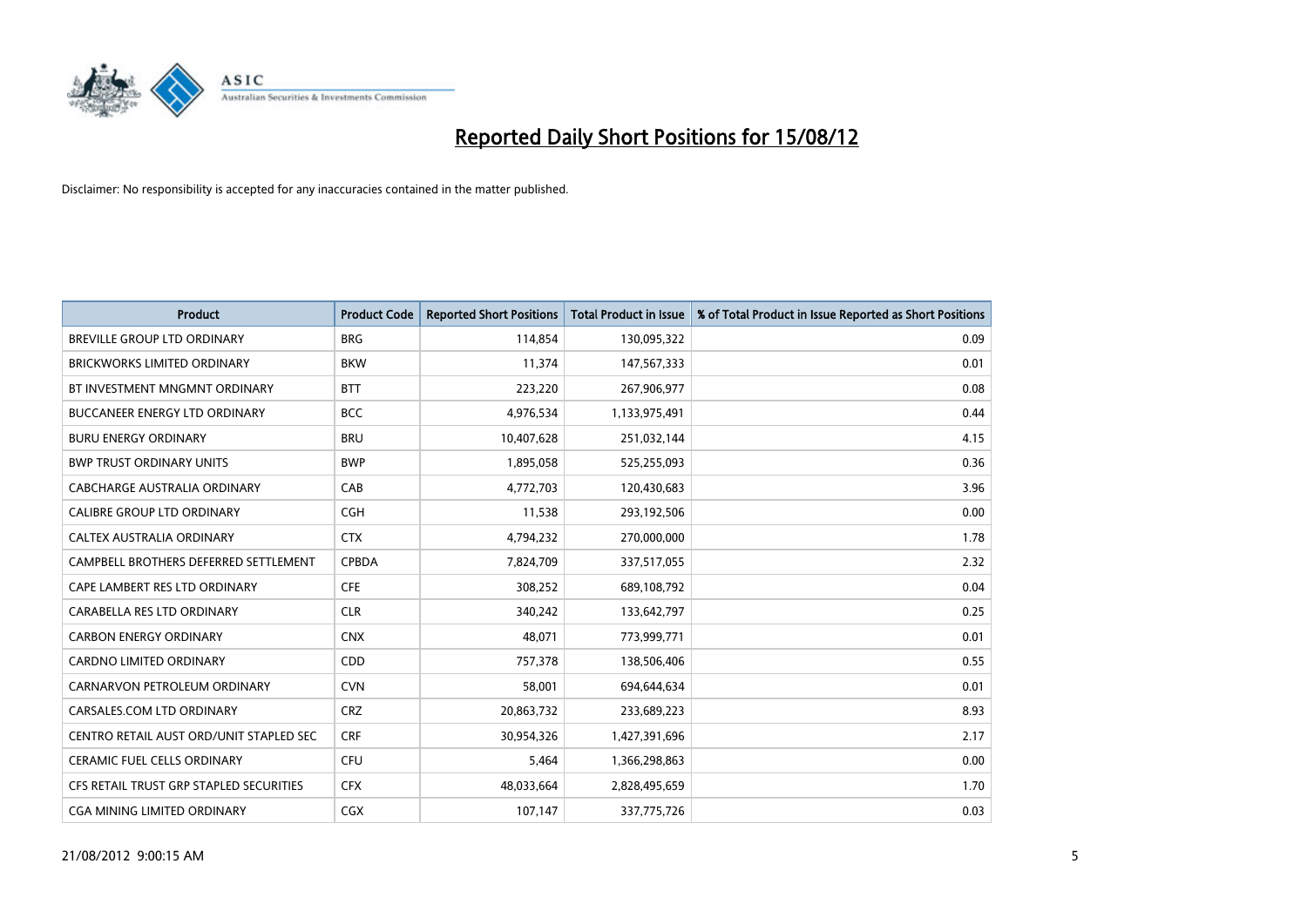

| <b>Product</b>                          | <b>Product Code</b> | <b>Reported Short Positions</b> | <b>Total Product in Issue</b> | % of Total Product in Issue Reported as Short Positions |
|-----------------------------------------|---------------------|---------------------------------|-------------------------------|---------------------------------------------------------|
| CHALLENGER DIV.PRO. STAPLED UNITS       | <b>CDI</b>          | 478,427                         | 856,403,199                   | 0.06                                                    |
| CHALLENGER INFRAST. STAPLED UNITS       | <b>CIF</b>          | 464,132                         | 316,223,785                   | 0.15                                                    |
| <b>CHALLENGER LIMITED ORDINARY</b>      | <b>CGF</b>          | 11,804,287                      | 544,652,710                   | 2.17                                                    |
| CHARTER HALL GROUP STAPLED US PROHIBIT. | <b>CHC</b>          | 251,981                         | 298,161,633                   | 0.08                                                    |
| <b>CHARTER HALL RETAIL UNITS</b>        | <b>COR</b>          | 722,544                         | 299,628,571                   | 0.24                                                    |
| <b>CHORUS LIMITED ORDINARY</b>          | CNU                 | 918,736                         | 385,082,123                   | 0.24                                                    |
| CITIGOLD CORP LTD ORDINARY              | <b>CTO</b>          | 1,355,317                       | 1,238,622,051                 | 0.11                                                    |
| <b>CLOUGH LIMITED ORDINARY</b>          | <b>CLO</b>          | 103,671                         | 773,787,656                   | 0.01                                                    |
| <b>CNPR GRP UNITS/ORD STAPLED</b>       | <b>CNP</b>          | 2,537                           | 972,414,514                   | 0.00                                                    |
| COAL OF AFRICA LTD ORDINARY             | <b>CZA</b>          | 334,314                         | 766,042,402                   | 0.04                                                    |
| COALSPUR MINES LTD ORDINARY             | <b>CPL</b>          | 12,677,118                      | 620,729,899                   | 2.04                                                    |
| <b>COBAR CONSOLIDATED ORDINARY</b>      | CCU                 | 232,193                         | 210,101,187                   | 0.11                                                    |
| COCA-COLA AMATIL ORDINARY               | <b>CCL</b>          | 4,658,589                       | 761,319,007                   | 0.61                                                    |
| <b>COCHLEAR LIMITED ORDINARY</b>        | <b>COH</b>          | 6,016,105                       | 56,930,432                    | 10.57                                                   |
| <b>COCKATOO COAL ORDINARY</b>           | <b>COK</b>          | 16,349,710                      | 1,016,746,908                 | 1.61                                                    |
| <b>COKAL LTD ORDINARY</b>               | <b>CKA</b>          | 6,178                           | 411,046,892                   | 0.00                                                    |
| <b>COLLINS FOODS LTD ORDINARY</b>       | <b>CKF</b>          | 23,670                          | 93,000,003                    | 0.03                                                    |
| COMMONWEALTH BANK, ORDINARY             | <b>CBA</b>          | 27,509,544                      | 1,592,154,780                 | 1.73                                                    |
| <b>COMMONWEALTH PROP ORDINARY UNITS</b> | <b>CPA</b>          | 27,654,446                      | 2,347,003,413                 | 1.18                                                    |
| <b>COMPASS RESOURCES ORDINARY</b>       | <b>CMR</b>          | 7,472                           | 1,403,744,100                 | 0.00                                                    |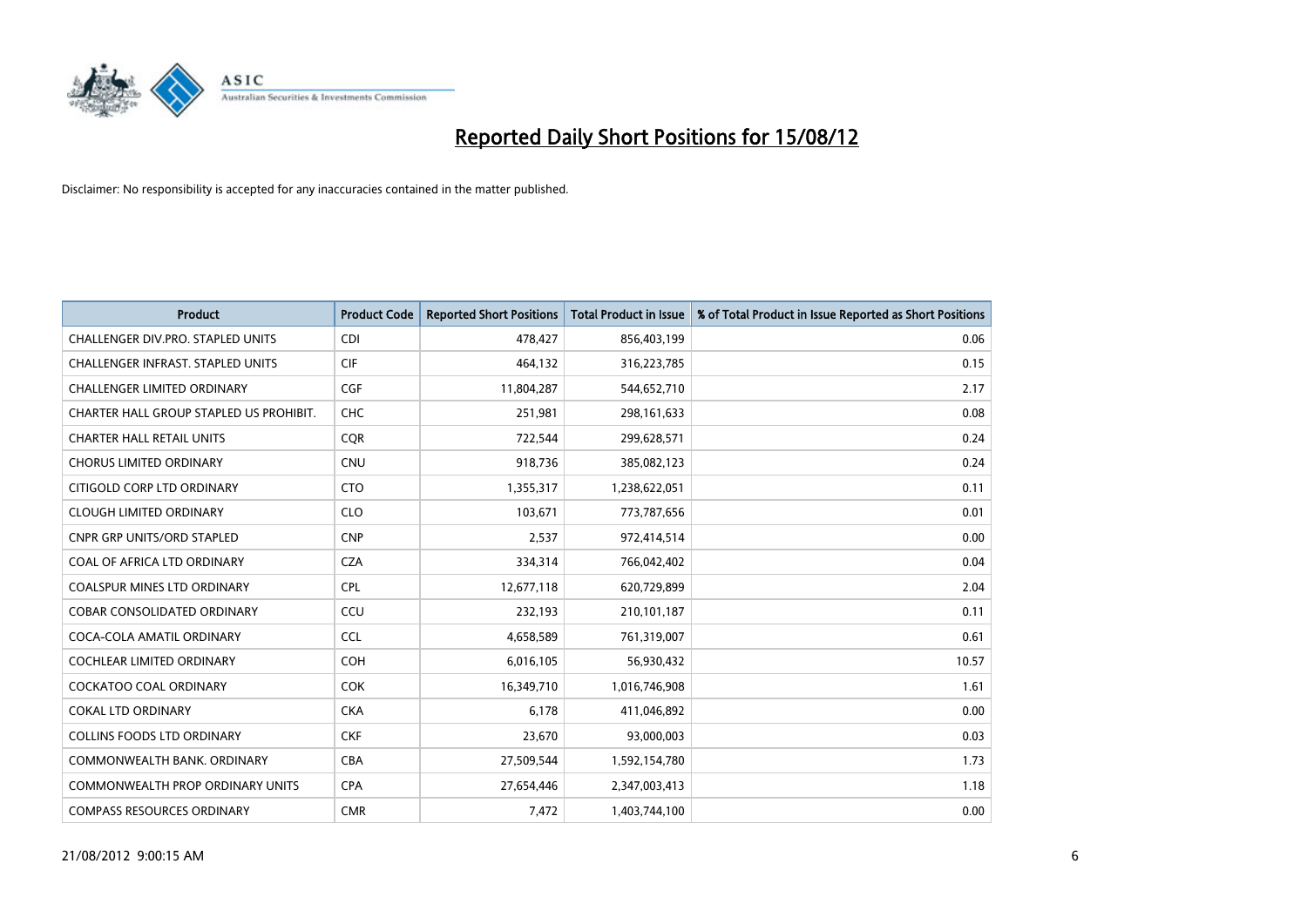

| <b>Product</b>                          | <b>Product Code</b> | <b>Reported Short Positions</b> | <b>Total Product in Issue</b> | % of Total Product in Issue Reported as Short Positions |
|-----------------------------------------|---------------------|---------------------------------|-------------------------------|---------------------------------------------------------|
| <b>COMPUTERSHARE LTD ORDINARY</b>       | <b>CPU</b>          | 8,209,849                       | 555,664,059                   | 1.48                                                    |
| CONSOLIDATED MEDIA. ORDINARY            | <b>CMI</b>          | 1,013,969                       | 561,834,996                   | 0.18                                                    |
| CONTINENTAL COAL LTD ORDINARY           | CCC                 | 983                             | 445,894,046                   | 0.00                                                    |
| COOPER ENERGY LTD ORDINARY              | <b>COE</b>          | 41,557                          | 328,694,257                   | 0.01                                                    |
| <b>CREDIT CORP GROUP ORDINARY</b>       | <b>CCP</b>          | 39,771                          | 45,571,114                    | 0.09                                                    |
| <b>CROMWELL PROP STAPLED SECURITIES</b> | <b>CMW</b>          | 4,029                           | 1,169,688,943                 | 0.00                                                    |
| <b>CROWN LIMITED ORDINARY</b>           | <b>CWN</b>          | 4,105,179                       | 728,394,185                   | 0.56                                                    |
| <b>CSG LIMITED ORDINARY</b>             | CSV                 | 665,093                         | 282,567,499                   | 0.24                                                    |
| <b>CSL LIMITED ORDINARY</b>             | <b>CSL</b>          | 4,507,191                       | 505,573,127                   | 0.89                                                    |
| <b>CSR LIMITED ORDINARY</b>             | <b>CSR</b>          | 48,017,662                      | 506,000,315                   | 9.49                                                    |
| <b>CUDECO LIMITED ORDINARY</b>          | CDU                 | 5,189,958                       | 189, 185, 878                 | 2.74                                                    |
| DART ENERGY LTD ORDINARY                | <b>DTE</b>          | 16,700,261                      | 769,240,406                   | 2.17                                                    |
| DAVID JONES LIMITED ORDINARY            | <b>DJS</b>          | 46,622,020                      | 528,655,600                   | 8.82                                                    |
| <b>DECMIL GROUP LIMITED ORDINARY</b>    | <b>DCG</b>          | 407,788                         | 167, 567, 757                 | 0.24                                                    |
| DEEP YELLOW LIMITED ORDINARY            | <b>DYL</b>          | 565,000                         | 1,268,555,441                 | 0.04                                                    |
| DEXUS PROPERTY GROUP STAPLED UNITS      | <b>DXS</b>          | 12,991,507                      | 4,839,024,176                 | 0.27                                                    |
| DISCOVERY METALS LTD ORDINARY           | <b>DML</b>          | 15,190,798                      | 483,794,898                   | 3.14                                                    |
| DOMINO PIZZA ENTERPR ORDINARY           | <b>DMP</b>          | 559,593                         | 69,899,674                    | 0.80                                                    |
| DORAY MINERALS LTD ORDINARY             | <b>DRM</b>          | 111,241                         | 81,626,525                    | 0.14                                                    |
| DOWNER EDI LIMITED ORDINARY             | <b>DOW</b>          | 8,015,291                       | 429,100,296                   | 1.87                                                    |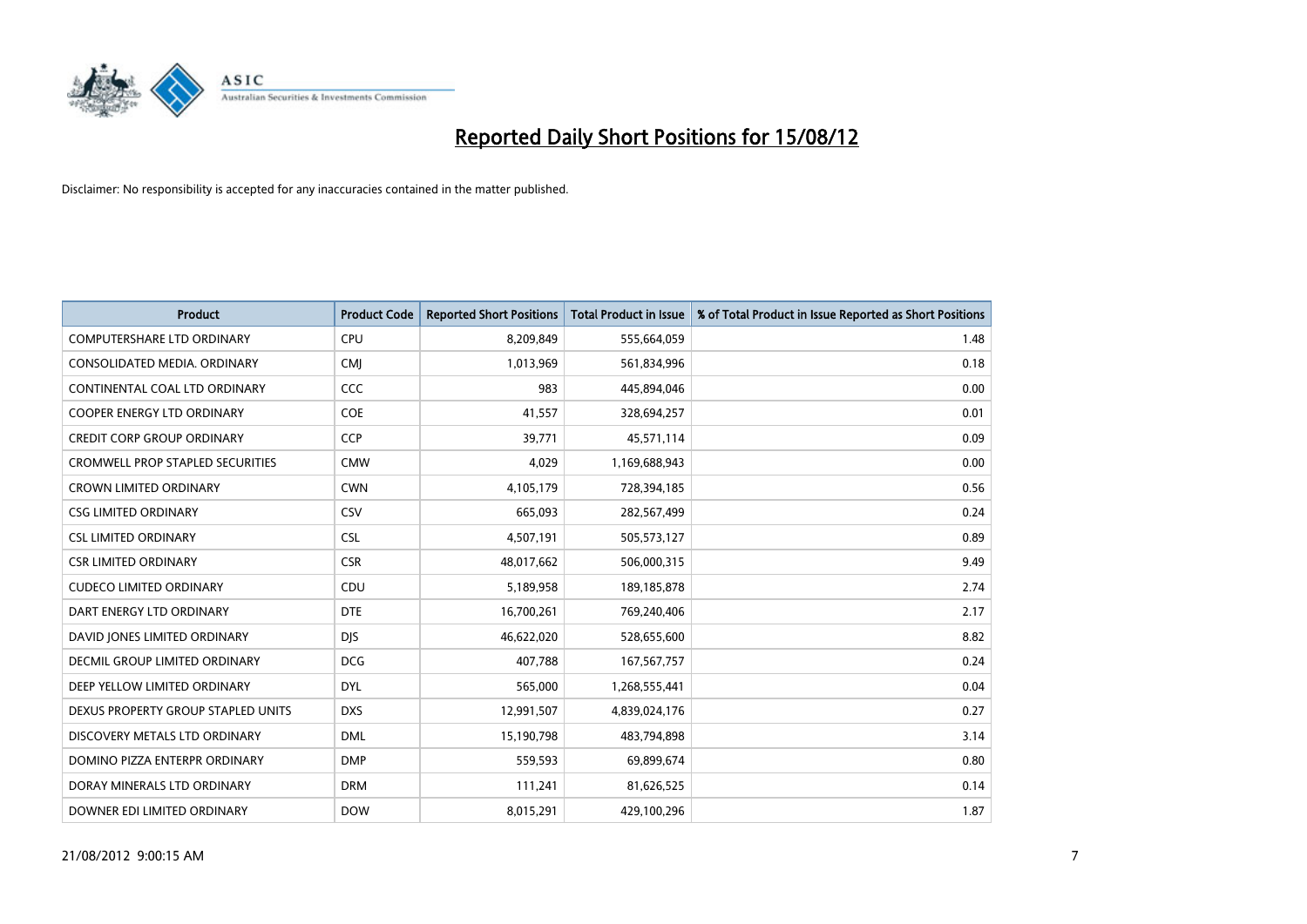

| <b>Product</b>                       | <b>Product Code</b> | <b>Reported Short Positions</b> | <b>Total Product in Issue</b> | % of Total Product in Issue Reported as Short Positions |
|--------------------------------------|---------------------|---------------------------------|-------------------------------|---------------------------------------------------------|
| DRILLSEARCH ENERGY ORDINARY          | <b>DLS</b>          | 3,268,315                       | 386,468,803                   | 0.85                                                    |
| DUET GROUP STAPLED US PROHIBIT.      | <b>DUE</b>          | 6,274,075                       | 1,109,831,386                 | 0.57                                                    |
| <b>DULUXGROUP LIMITED ORDINARY</b>   | <b>DLX</b>          | 9,776,061                       | 368,984,902                   | 2.65                                                    |
| DWS LTD ORDINARY                     | <b>DWS</b>          | 3,650                           | 132,362,763                   | 0.00                                                    |
| ECHO ENTERTAINMENT ORDINARY          | EGP                 | 5,267,872                       | 825,672,730                   | 0.64                                                    |
| ELDERS LIMITED ORDINARY              | <b>ELD</b>          | 17,471,133                      | 448,598,480                   | 3.89                                                    |
| ELDORADO GOLD CORP CDI 1:1           | EAU                 | 12,341                          | 4,815,508                     | 0.26                                                    |
| ELEMENTAL MINERALS ORDINARY          | <b>ELM</b>          | 215,744                         | 243,614,280                   | 0.09                                                    |
| ELEMENTOS LIMITED ORDINARY           | <b>ELT</b>          | 16                              | 82,383,526                    | 0.00                                                    |
| <b>EMECO HOLDINGS ORDINARY</b>       | <b>EHL</b>          | 8,002,181                       | 631,237,586                   | 1.27                                                    |
| <b>ENDEAVOUR MIN CORP CDI 1:1</b>    | <b>EVR</b>          | 133,751                         | 117,423,514                   | 0.11                                                    |
| <b>ENERGY RESOURCES ORDINARY 'A'</b> | <b>ERA</b>          | 7,540,523                       | 517,725,062                   | 1.46                                                    |
| ENERGY WORLD CORPOR. ORDINARY        | <b>EWC</b>          | 18,726,310                      | 1,734,166,672                 | 1.08                                                    |
| <b>ENVESTRA LIMITED ORDINARY</b>     | <b>ENV</b>          | 16,540,561                      | 1,572,392,111                 | 1.05                                                    |
| EQUATORIAL RES LTD ORDINARY          | EQX                 | 72,706                          | 117,235,353                   | 0.06                                                    |
| EUREKA ENERGY LTD ORDINARY           | <b>EKA</b>          | 386,000                         | 237,764,050                   | 0.16                                                    |
| EVOLUTION MINING LTD ORDINARY        | <b>EVN</b>          | 2,338,041                       | 707,105,713                   | 0.33                                                    |
| FAIRFAX MEDIA LTD ORDINARY           | <b>FXJ</b>          | 265,902,668                     | 2,351,955,725                 | 11.31                                                   |
| <b>FAR LTD ORDINARY</b>              | <b>FAR</b>          | 21,000,000                      | 2,499,846,742                 | 0.84                                                    |
| FINBAR GROUP LIMITED ORDINARY        | <b>FRI</b>          | 17,473                          | 214,172,868                   | 0.01                                                    |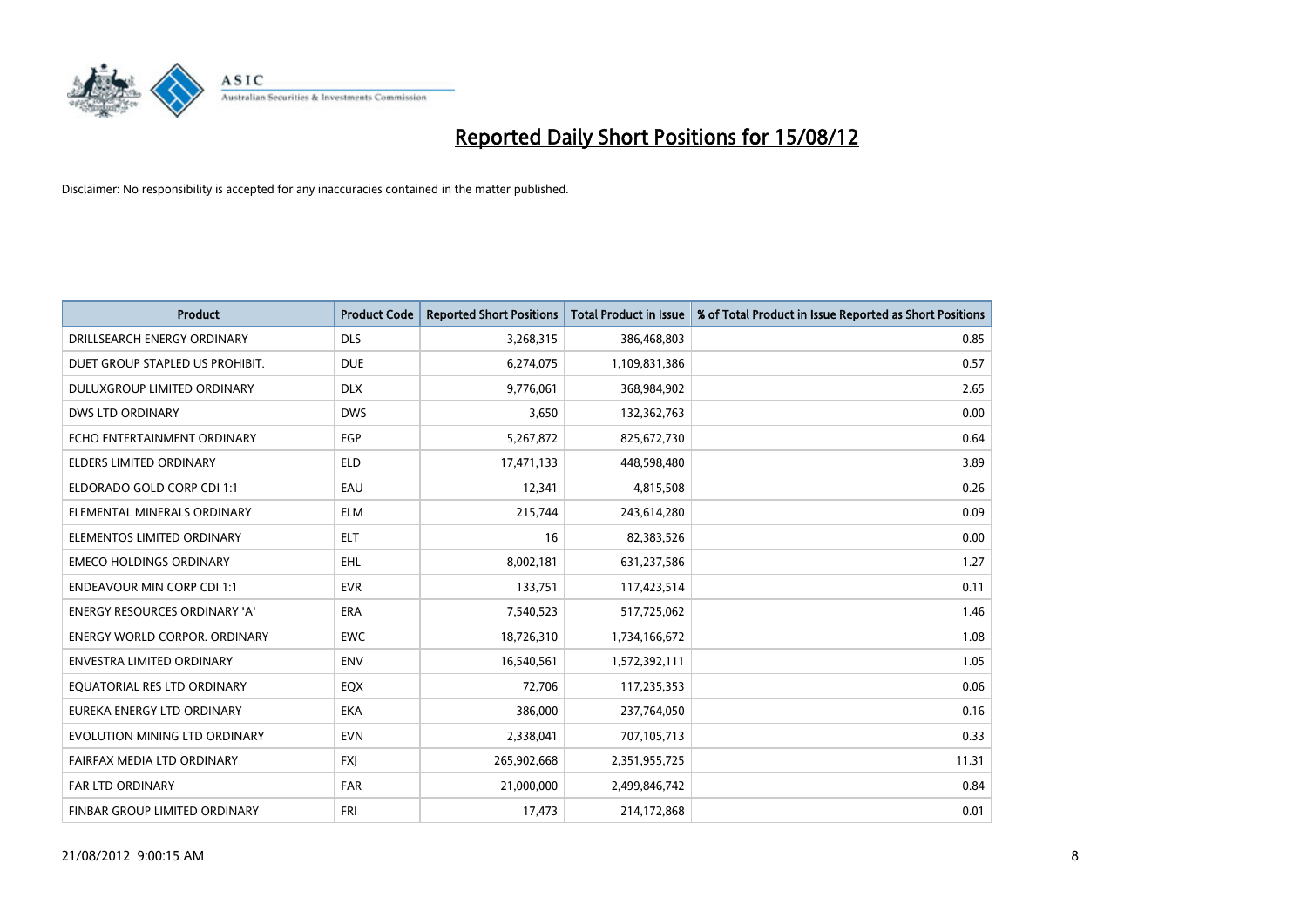

| <b>Product</b>                            | <b>Product Code</b> | <b>Reported Short Positions</b> | <b>Total Product in Issue</b> | % of Total Product in Issue Reported as Short Positions |
|-------------------------------------------|---------------------|---------------------------------|-------------------------------|---------------------------------------------------------|
| FKP PROPERTY GROUP STAPLED SECURITIES     | <b>FKP</b>          | 42,262,170                      | 1,212,083,417                 | 3.49                                                    |
| FLEETWOOD CORP ORDINARY                   | <b>FWD</b>          | 183,571                         | 59,217,993                    | 0.31                                                    |
| FLETCHER BUILDING ORDINARY                | <b>FBU</b>          | 10,293,382                      | 682,866,936                   | 1.51                                                    |
| <b>FLEXIGROUP LIMITED ORDINARY</b>        | <b>FXL</b>          | 213,057                         | 282,113,791                   | 0.08                                                    |
| <b>FLIGHT CENTRE ORDINARY</b>             | <b>FLT</b>          | 13,448,518                      | 100,055,135                   | 13.44                                                   |
| FLINDERS MINES LTD ORDINARY               | <b>FMS</b>          | 1,236,125                       | 1,821,300,404                 | 0.07                                                    |
| <b>FOCUS MINERALS LTD ORDINARY</b>        | <b>FML</b>          | 1,072,539                       | 4,320,773,701                 | 0.02                                                    |
| FORGE GROUP LIMITED ORDINARY              | FGE                 | 373,327                         | 86,169,014                    | 0.43                                                    |
| FORTESCUE METALS GRP ORDINARY             | <b>FMG</b>          | 178,132,263                     | 3,113,798,659                 | 5.72                                                    |
| <b>G.U.D. HOLDINGS ORDINARY</b>           | <b>GUD</b>          | 1,341,545                       | 70,803,455                    | 1.89                                                    |
| <b>GALAXY RESOURCES ORDINARY</b>          | <b>GXY</b>          | 5,555,631                       | 506,359,381                   | 1.10                                                    |
| <b>GENETIC TECHNOLOGIES ORDINARY</b>      | <b>GTG</b>          | 599,430                         | 464,771,819                   | 0.13                                                    |
| <b>GEODYNAMICS LIMITED ORDINARY</b>       | GDY                 | 850                             | 406,452,608                   | 0.00                                                    |
| <b>GINDALBIE METALS LTD ORDINARY</b>      | <b>GBG</b>          | 53,854,913                      | 1,247,487,454                 | 4.32                                                    |
| <b>GOODMAN FIELDER, ORDINARY</b>          | GFF                 | 41,108,498                      | 1,955,559,207                 | 2.10                                                    |
| <b>GOODMAN GROUP STAPLEDUSPROH.DEFSET</b> | <b>GMGDC</b>        | 6,168,941                       | 1,605,107,475                 | 0.38                                                    |
| <b>GPT GROUP STAPLED SEC.</b>             | <b>GPT</b>          | 5,405,414                       | 1,766,785,075                 | 0.31                                                    |
| <b>GRAINCORP LIMITED A CLASS ORDINARY</b> | <b>GNC</b>          | 2,054,332                       | 198,318,900                   | 1.04                                                    |
| <b>GRANGE RESOURCES. ORDINARY</b>         | <b>GRR</b>          | 2,003,161                       | 1,155,487,102                 | 0.17                                                    |
| <b>GREENLAND MIN EN LTD ORDINARY</b>      | GGG                 | 3,660,578                       | 416,390,488                   | 0.88                                                    |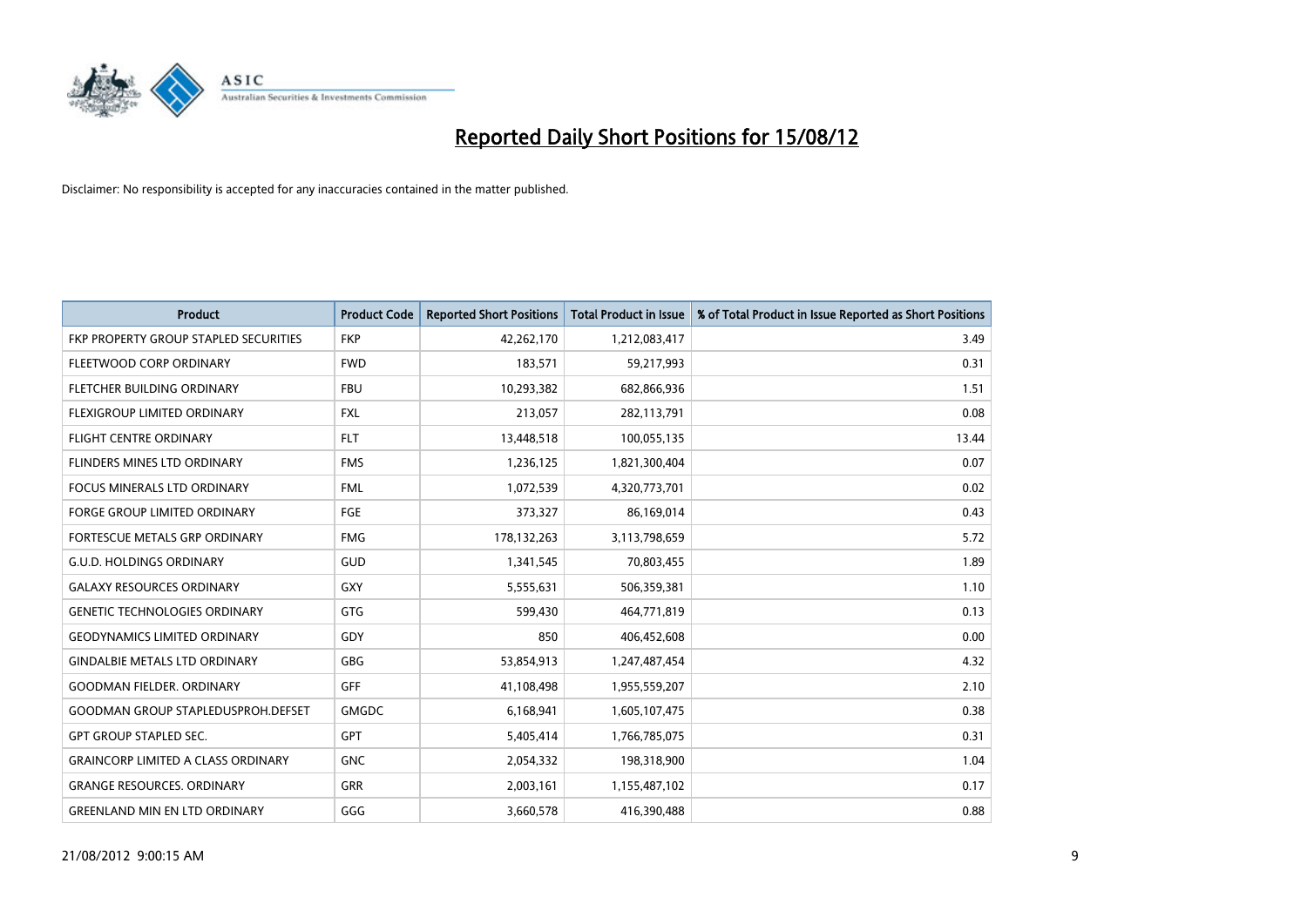

| <b>Product</b>                        | <b>Product Code</b> | <b>Reported Short Positions</b> | <b>Total Product in Issue</b> | % of Total Product in Issue Reported as Short Positions |
|---------------------------------------|---------------------|---------------------------------|-------------------------------|---------------------------------------------------------|
| <b>GRYPHON MINERALS LTD ORDINARY</b>  | <b>GRY</b>          | 17,199,335                      | 348,264,983                   | 4.94                                                    |
| <b>GUILDFORD COAL LTD ORDINARY</b>    | <b>GUF</b>          | 2,016,945                       | 521,046,899                   | 0.39                                                    |
| <b>GUIARAT NRE COAL LTD ORDINARY</b>  | <b>GNM</b>          | 660,600                         | 1,093,137,858                 | 0.06                                                    |
| <b>GUNNS LIMITED ORDINARY</b>         | <b>GNS</b>          | 55,033,785                      | 848,401,559                   | 6.49                                                    |
| <b>GWA GROUP LTD ORDINARY</b>         | <b>GWA</b>          | 14,423,615                      | 302,005,514                   | 4.78                                                    |
| <b>HARVEY NORMAN ORDINARY</b>         | <b>HVN</b>          | 102,764,651                     | 1,062,316,784                 | 9.67                                                    |
| HASTIE GROUP LIMITED ORDINARY         | <b>HST</b>          | 210,891                         | 137,353,504                   | 0.15                                                    |
| HASTINGS DIVERSIFIED STAPLED SECURITY | <b>HDF</b>          | 948,925                         | 530,001,072                   | 0.18                                                    |
| <b>HENDERSON GROUP CDI 1:1</b>        | <b>HGG</b>          | 5,605,683                       | 704,007,724                   | 0.80                                                    |
| HFA HOLDINGS LIMITED ORDINARY         | <b>HFA</b>          | 3,809                           | 117,332,831                   | 0.00                                                    |
| HIGHLANDS PACIFIC ORDINARY            | <b>HIG</b>          | 500,000                         | 789,132,854                   | 0.06                                                    |
| HILLGROVE RES LTD ORDINARY            | <b>HGO</b>          | 5,536,115                       | 912,901,046                   | 0.61                                                    |
| HILLS HOLDINGS LTD ORDINARY           | <b>HIL</b>          | 2,957,627                       | 246,500,444                   | 1.20                                                    |
| HORIZON OIL LIMITED ORDINARY          | <b>HZN</b>          | 26,119,583                      | 1,130,811,515                 | 2.31                                                    |
| <b>ICON ENERGY LIMITED ORDINARY</b>   | <b>ICN</b>          | 72                              | 469,301,394                   | 0.00                                                    |
| <b>IINET LIMITED ORDINARY</b>         | <b>IIN</b>          | 51,574                          | 160,968,847                   | 0.03                                                    |
| ILUKA RESOURCES ORDINARY              | ILU                 | 39,535,029                      | 418,700,517                   | 9.44                                                    |
| <b>IMDEX LIMITED ORDINARY</b>         | <b>IMD</b>          | 304,892                         | 208,235,426                   | 0.15                                                    |
| <b>INCITEC PIVOT ORDINARY</b>         | <b>IPL</b>          | 3,426,532                       | 1,628,730,107                 | 0.21                                                    |
| INDEPENDENCE GROUP ORDINARY           | <b>IGO</b>          | 11,325,959                      | 232,882,535                   | 4.86                                                    |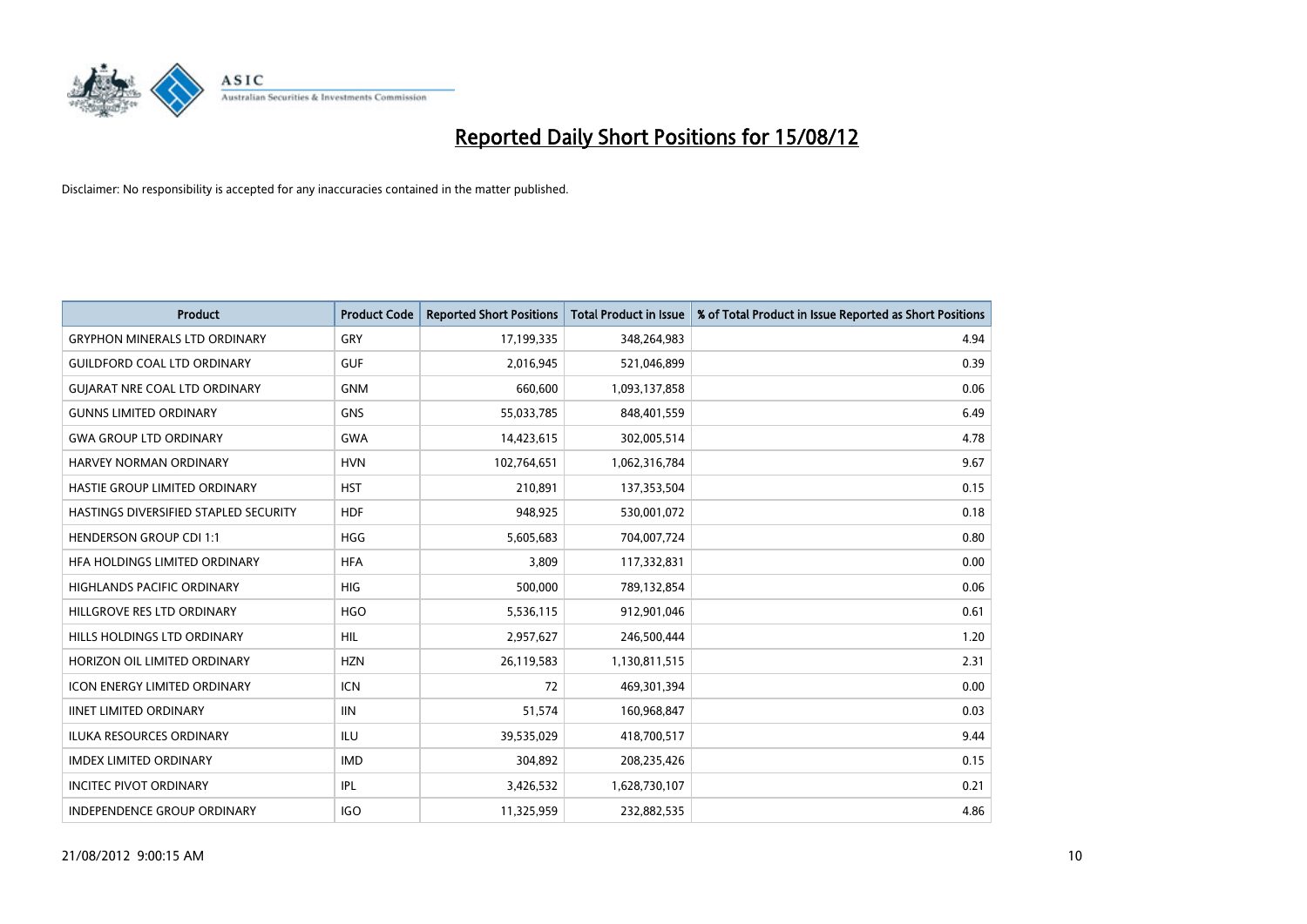

| <b>Product</b>                                  | <b>Product Code</b> | <b>Reported Short Positions</b> | <b>Total Product in Issue</b> | % of Total Product in Issue Reported as Short Positions |
|-------------------------------------------------|---------------------|---------------------------------|-------------------------------|---------------------------------------------------------|
| <b>INDOPHIL RESOURCES ORDINARY</b>              | <b>IRN</b>          | 1,158,388                       | 1,203,146,194                 | 0.10                                                    |
| INDUSTREA LIMITED ORDINARY                      | IDL                 | 521,079                         | 370,268,218                   | 0.14                                                    |
| <b>INFIGEN ENERGY STAPLED SECURITIES</b>        | <b>IFN</b>          | 4,090,277                       | 762,265,972                   | 0.54                                                    |
| INSURANCE AUSTRALIA ORDINARY                    | <b>IAG</b>          | 2,504,729                       | 2,079,034,021                 | 0.12                                                    |
| INTEGRA MINING LTD, ORDINARY                    | <b>IGR</b>          | 4,139,024                       | 934,440,899                   | 0.44                                                    |
| <b>INTREPID MINES ORDINARY</b>                  | <b>IAU</b>          | 7,639,587                       | 525,920,331                   | 1.45                                                    |
| <b>INVESTA OFFICE FUND STAPLED SECURITIES</b>   | <b>IOF</b>          | 2,407,554                       | 614,047,458                   | 0.39                                                    |
| <b>INVOCARE LIMITED ORDINARY</b>                | <b>IVC</b>          | 3,515,090                       | 110,030,298                   | 3.19                                                    |
| ION LIMITED ORDINARY                            | <b>ION</b>          | 164,453                         | 256,365,105                   | 0.06                                                    |
| <b>IOOF HOLDINGS LTD ORDINARY</b>               | IFL                 | 1,407,906                       | 229,794,395                   | 0.61                                                    |
| <b>IPROPERTY GROUP LTD ORDINARY</b>             | <b>IPP</b>          | 400,000                         | 179,879,862                   | 0.22                                                    |
| <b>IRESS LIMITED ORDINARY</b>                   | <b>IRE</b>          | 3,397,367                       | 128,428,871                   | 2.65                                                    |
| <b>IRON ORE HOLDINGS ORDINARY</b>               | <b>IOH</b>          | 42,915                          | 161,330,094                   | 0.03                                                    |
| ISHARES MSCI AUS 200 ISHARES MSCI AUS 200       | <b>IOZ</b>          | 28,753                          | 5,253,191                     | 0.55                                                    |
| <b>ISHARES MSCI BRIC CDI 1:1</b>                | <b>IBK</b>          | 821                             | 3,650,000                     | 0.02                                                    |
| ISHARES RUSSELL 2000 CDI 1:1                    | <b>IRU</b>          | 16,025                          | 147,350,000                   | 0.01                                                    |
| ISHARES S&P HIGH DIV ISHARES S&P HIGH DIV       | <b>IHD</b>          | 18,634                          | 4,303,291                     | 0.43                                                    |
| <b>IVANHOE AUSTRALIA ORDINARY</b>               | <b>IVA</b>          | 4,026,017                       | 554,687,635                   | 0.73                                                    |
| <b>IAMES HARDIE INDUST CHESS DEPOSITARY INT</b> | <b>IHX</b>          | 9,666,597                       | 437,938,350                   | 2.21                                                    |
| <b>IB HI-FI LIMITED ORDINARY</b>                | <b>IBH</b>          | 20,747,078                      | 98,850,643                    | 20.99                                                   |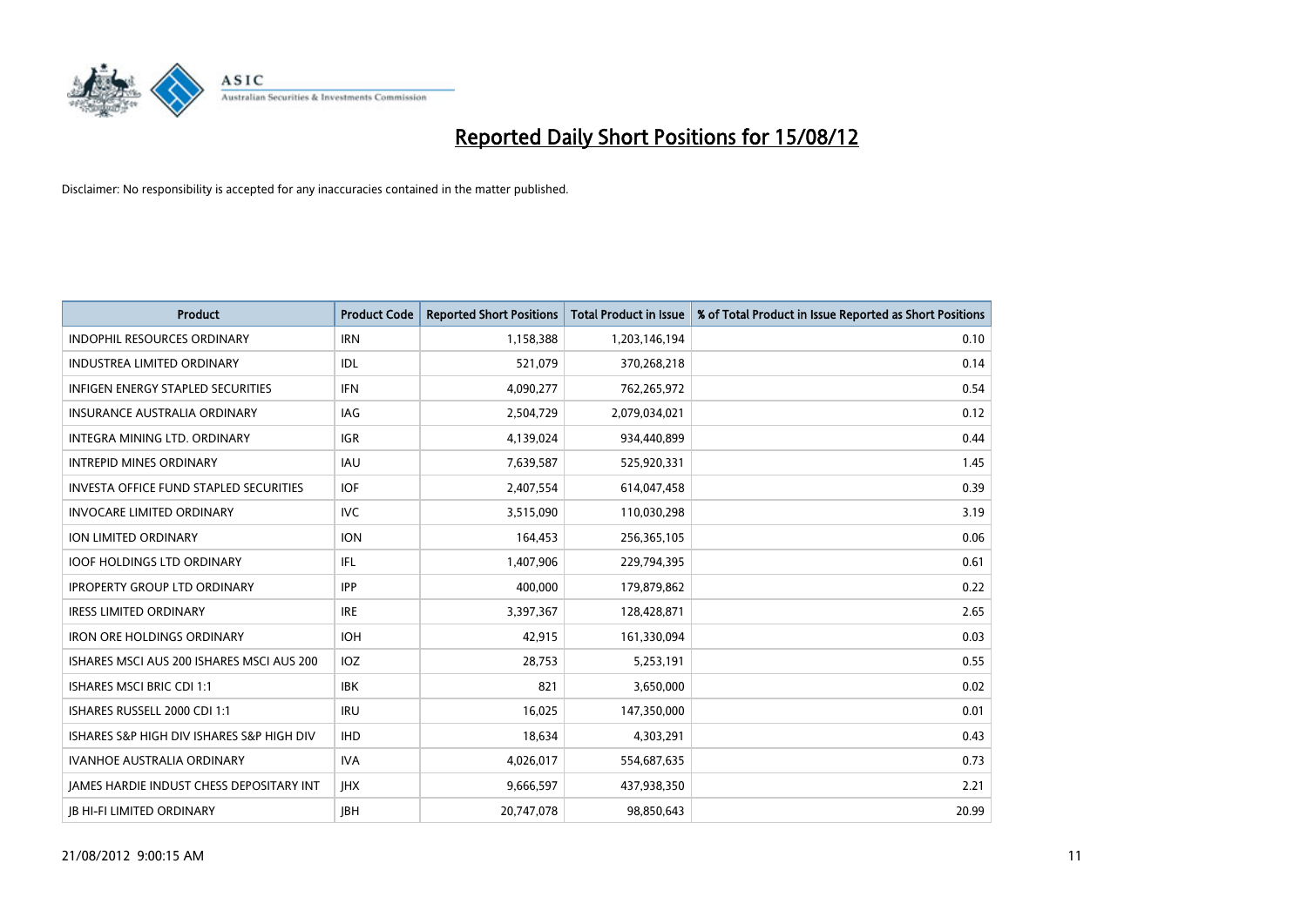

| <b>Product</b>                        | <b>Product Code</b> | <b>Reported Short Positions</b> | <b>Total Product in Issue</b> | % of Total Product in Issue Reported as Short Positions |
|---------------------------------------|---------------------|---------------------------------|-------------------------------|---------------------------------------------------------|
| <b>JUPITER MINES ORDINARY</b>         | <b>IMS</b>          | 158                             | 2,056,834,044                 | 0.00                                                    |
| KAGARA LTD ORDINARY                   | <b>KZL</b>          | 3,400,930                       | 798,953,117                   | 0.43                                                    |
| KANGAROO RES LTD ORDINARY             | <b>KRL</b>          | 605                             | 3,434,430,012                 | 0.00                                                    |
| KAROON GAS AUSTRALIA ORDINARY         | <b>KAR</b>          | 781,855                         | 221,420,769                   | 0.35                                                    |
| KATHMANDU HOLD LTD ORDINARY           | <b>KMD</b>          | 2,136,070                       | 200,165,940                   | 1.07                                                    |
| <b>KBL MINING LIMITED ORDINARY</b>    | <b>KBL</b>          | 1.820                           | 285,421,456                   | 0.00                                                    |
| KENTOR GOLD LIMITED ORDINARY          | KGL                 | 290                             | 116,209,874                   | 0.00                                                    |
| KINGSGATE CONSOLID. ORDINARY          | <b>KCN</b>          | 6,325,497                       | 151,347,122                   | 4.18                                                    |
| KINGSROSE MINING LTD ORDINARY         | <b>KRM</b>          | 56,369                          | 289,236,267                   | 0.02                                                    |
| LEIGHTON HOLDINGS ORDINARY            | LEI                 | 13,018,098                      | 337,087,596                   | 3.86                                                    |
| LEND LEASE GROUP UNIT/ORD STAPLED     | LLC                 | 7,142,809                       | 572,789,827                   | 1.25                                                    |
| LINC ENERGY LTD ORDINARY              | <b>LNC</b>          | 45,229,942                      | 504,487,631                   | 8.97                                                    |
| LIQUEFIED NATURAL ORDINARY            | <b>LNG</b>          | 272,800                         | 267,699,015                   | 0.10                                                    |
| LYNAS CORPORATION ORDINARY            | <b>LYC</b>          | 179,770,627                     | 1,715,029,131                 | 10.48                                                   |
| M2 TELECOMMUNICATION ORDINARY         | <b>MTU</b>          | 1,943,020                       | 156,581,954                   | 1.24                                                    |
| <b>MACMAHON HOLDINGS ORDINARY</b>     | <b>MAH</b>          | 4,596,397                       | 741,316,038                   | 0.62                                                    |
| MACO ATLAS ROADS GRP ORDINARY STAPLED | <b>MOA</b>          | 5,071,875                       | 478,531,436                   | 1.06                                                    |
| MACQUARIE GROUP LTD ORDINARY          | <b>MOG</b>          | 6,172,162                       | 343,964,616                   | 1.79                                                    |
| <b>MARENGO MINING ORDINARY</b>        | <b>MGO</b>          | 39,850                          | 1,137,078,446                 | 0.00                                                    |
| MASTERMYNE GROUP LTD ORDINARY         | <b>MYE</b>          | 49,000                          | 75,367,514                    | 0.07                                                    |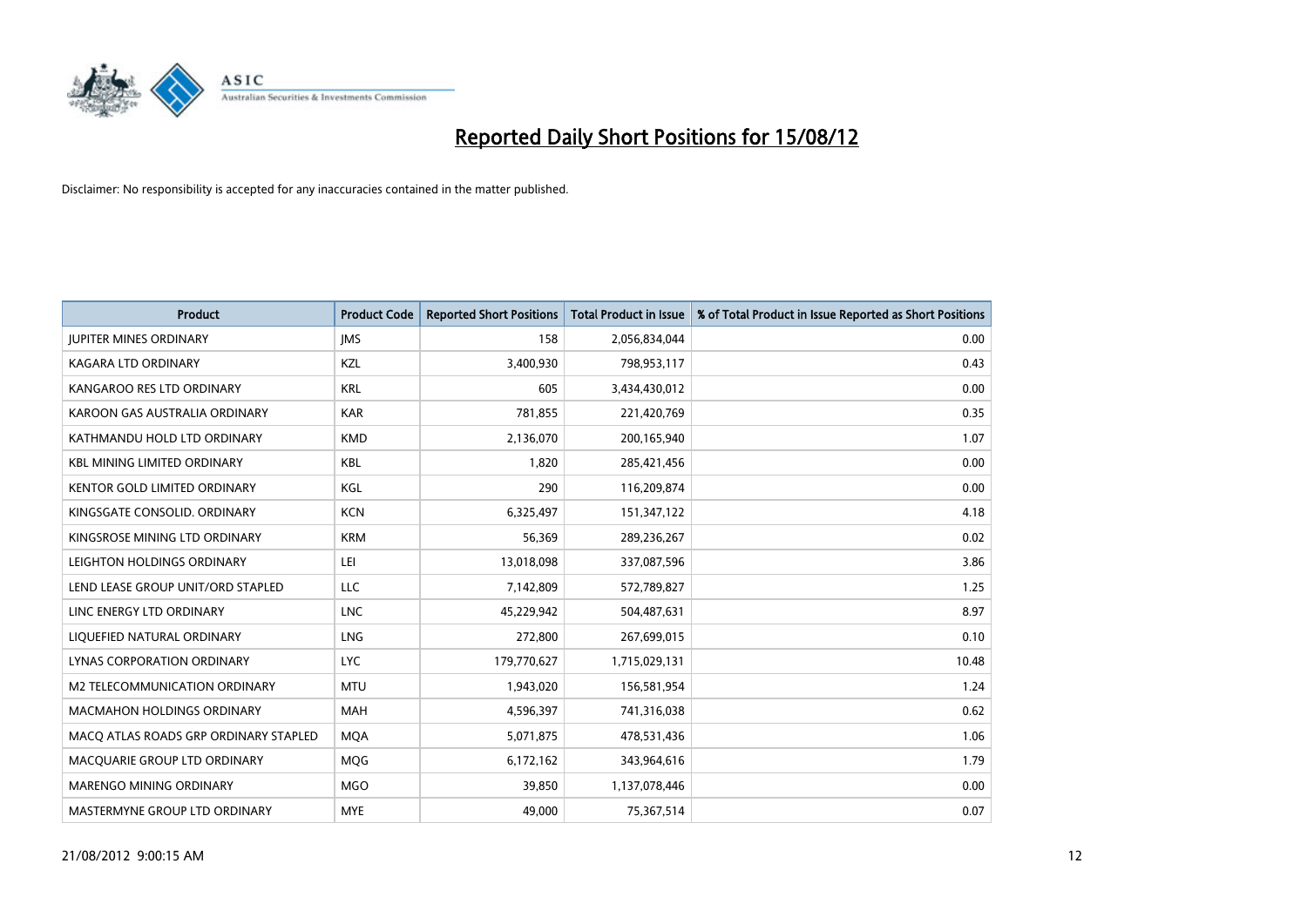

| <b>Product</b>                       | <b>Product Code</b> | <b>Reported Short Positions</b> | <b>Total Product in Issue</b> | % of Total Product in Issue Reported as Short Positions |
|--------------------------------------|---------------------|---------------------------------|-------------------------------|---------------------------------------------------------|
| <b>MATRIX C &amp; E LTD ORDINARY</b> | <b>MCE</b>          | 786,206                         | 94,555,428                    | 0.83                                                    |
| MAVERICK DRILLING ORDINARY           | <b>MAD</b>          | 760,765                         | 292,104,090                   | 0.26                                                    |
| MCMILLAN SHAKESPEARE ORDINARY        | <b>MMS</b>          | 44,859                          | 74,523,965                    | 0.06                                                    |
| MEDUSA MINING LTD ORDINARY           | <b>MML</b>          | 1,603,681                       | 188,903,911                   | 0.85                                                    |
| MELBOURNE IT LIMITED ORDINARY        | <b>MLB</b>          | 300                             | 81,965,992                    | 0.00                                                    |
| MEO AUSTRALIA LTD ORDINARY           | <b>MEO</b>          | 3,927,379                       | 539,913,260                   | 0.73                                                    |
| <b>MERMAID MARINE ORDINARY</b>       | <b>MRM</b>          | 1,400,786                       | 219,453,350                   | 0.64                                                    |
| MESOBLAST LIMITED ORDINARY           | <b>MSB</b>          | 16,899,854                      | 284,478,361                   | 5.94                                                    |
| METALS X LIMITED ORDINARY            | <b>MLX</b>          | 2,072,735                       | 1,316,663,257                 | 0.16                                                    |
| METCASH LIMITED ORDINARY             | <b>MTS</b>          | 42,913,008                      | 880,704,786                   | 4.87                                                    |
| METGASCO LIMITED ORDINARY            | <b>MEL</b>          | 6,082                           | 337,414,140                   | 0.00                                                    |
| METMINCO LIMITED ORDINARY            | <b>MNC</b>          | 910,702                         | 1,749,541,573                 | 0.05                                                    |
| MICLYN EXP OFFSHR ORDINARY           | <b>MIO</b>          | 85,520                          | 278,515,705                   | 0.03                                                    |
| MILTON CORPORATION ORDINARY          | <b>MLT</b>          | 12,800                          | 121,625,655                   | 0.01                                                    |
| MINCOR RESOURCES NL ORDINARY         | <b>MCR</b>          | 1,030,621                       | 188,208,274                   | 0.55                                                    |
| MINERAL DEPOSITS ORDINARY            | <b>MDL</b>          | 339,818                         | 83,538,786                    | 0.41                                                    |
| MINERAL RESOURCES. ORDINARY          | <b>MIN</b>          | 3,604,489                       | 184,856,018                   | 1.95                                                    |
| MIRABELA NICKEL LTD ORDINARY         | <b>MBN</b>          | 10,349,680                      | 876,571,645                   | 1.18                                                    |
| MIRVAC GROUP STAPLED SECURITIES      | <b>MGR</b>          | 9,742,000                       | 3,422,151,869                 | 0.28                                                    |
| MOLOPO ENERGY LTD ORDINARY           | <b>MPO</b>          | 548,049                         | 245,789,911                   | 0.22                                                    |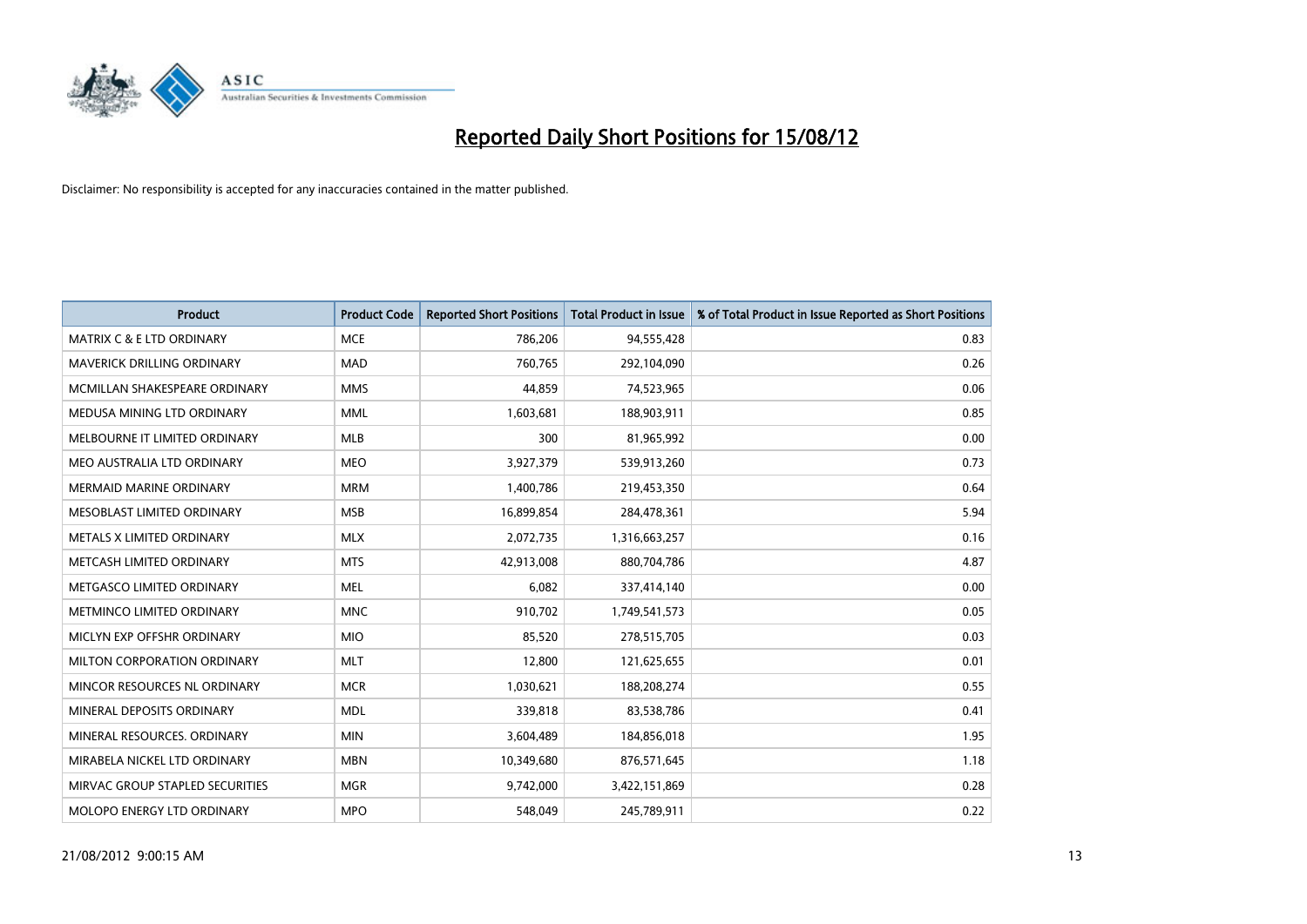

| <b>Product</b>                    | <b>Product Code</b> | <b>Reported Short Positions</b> | <b>Total Product in Issue</b> | % of Total Product in Issue Reported as Short Positions |
|-----------------------------------|---------------------|---------------------------------|-------------------------------|---------------------------------------------------------|
| MONADELPHOUS GROUP ORDINARY       | <b>MND</b>          | 3,902,699                       | 88,674,327                    | 4.40                                                    |
| MORTGAGE CHOICE LTD ORDINARY      | <b>MOC</b>          | 2,324,446                       | 120,319,572                   | 1.93                                                    |
| <b>MOUNT GIBSON IRON ORDINARY</b> | <b>MGX</b>          | 5,631,198                       | 1,085,728,430                 | 0.52                                                    |
| MURCHISON METALS LTD ORDINARY     | <b>MMX</b>          | 1,374,475                       | 450,427,346                   | 0.31                                                    |
| MYER HOLDINGS LTD ORDINARY        | <b>MYR</b>          | 56,272,572                      | 583,384,551                   | 9.65                                                    |
| <b>MYSTATE LIMITED ORDINARY</b>   | <b>MYS</b>          | 15,866                          | 86,977,573                    | 0.02                                                    |
| NATIONAL AUST. BANK ORDINARY      | <b>NAB</b>          | 10,321,017                      | 2,273,158,183                 | 0.45                                                    |
| NAVITAS LIMITED ORDINARY          | <b>NVT</b>          | 11,099,568                      | 375,318,628                   | 2.96                                                    |
| NEON ENERGY LIMITED ORDINARY      | <b>NEN</b>          | 383,089                         | 439,237,518                   | 0.09                                                    |
| NEW HOPE CORPORATION ORDINARY     | <b>NHC</b>          | 2,715,752                       | 830,411,534                   | 0.33                                                    |
| NEWCREST MINING ORDINARY          | <b>NCM</b>          | 1,637,269                       | 765,000,000                   | 0.21                                                    |
| NEWS CORP A NON-VOTING CDI        | <b>NWSLV</b>        | 3,324,317                       | 1,569,878,008                 | 0.21                                                    |
| NEWS CORP B VOTING CDI            | <b>NWS</b>          | 1,133,112                       | 798,520,953                   | 0.14                                                    |
| NEWSAT LIMITED ORDINARY           | <b>NWT</b>          | 70,000                          | 233,052,157                   | 0.03                                                    |
| NEXTDC LIMITED ORDINARY           | <b>NXT</b>          | 2,250,946                       | 150,602,388                   | 1.49                                                    |
| NEXUS ENERGY LIMITED ORDINARY     | <b>NXS</b>          | 4,007,601                       | 1,329,821,159                 | 0.30                                                    |
| NIB HOLDINGS LIMITED ORDINARY     | <b>NHF</b>          | 83,532                          | 439,004,182                   | 0.02                                                    |
| NIDO PETROLEUM ORDINARY           | <b>NDO</b>          | 105,313                         | 1,390,829,818                 | 0.01                                                    |
| NOBLE MINERAL RES ORDINARY        | <b>NMG</b>          | 4,536,497                       | 610,147,952                   | 0.74                                                    |
| NORFOLK GROUP ORDINARY            | <b>NFK</b>          | 550                             | 158,890,730                   | 0.00                                                    |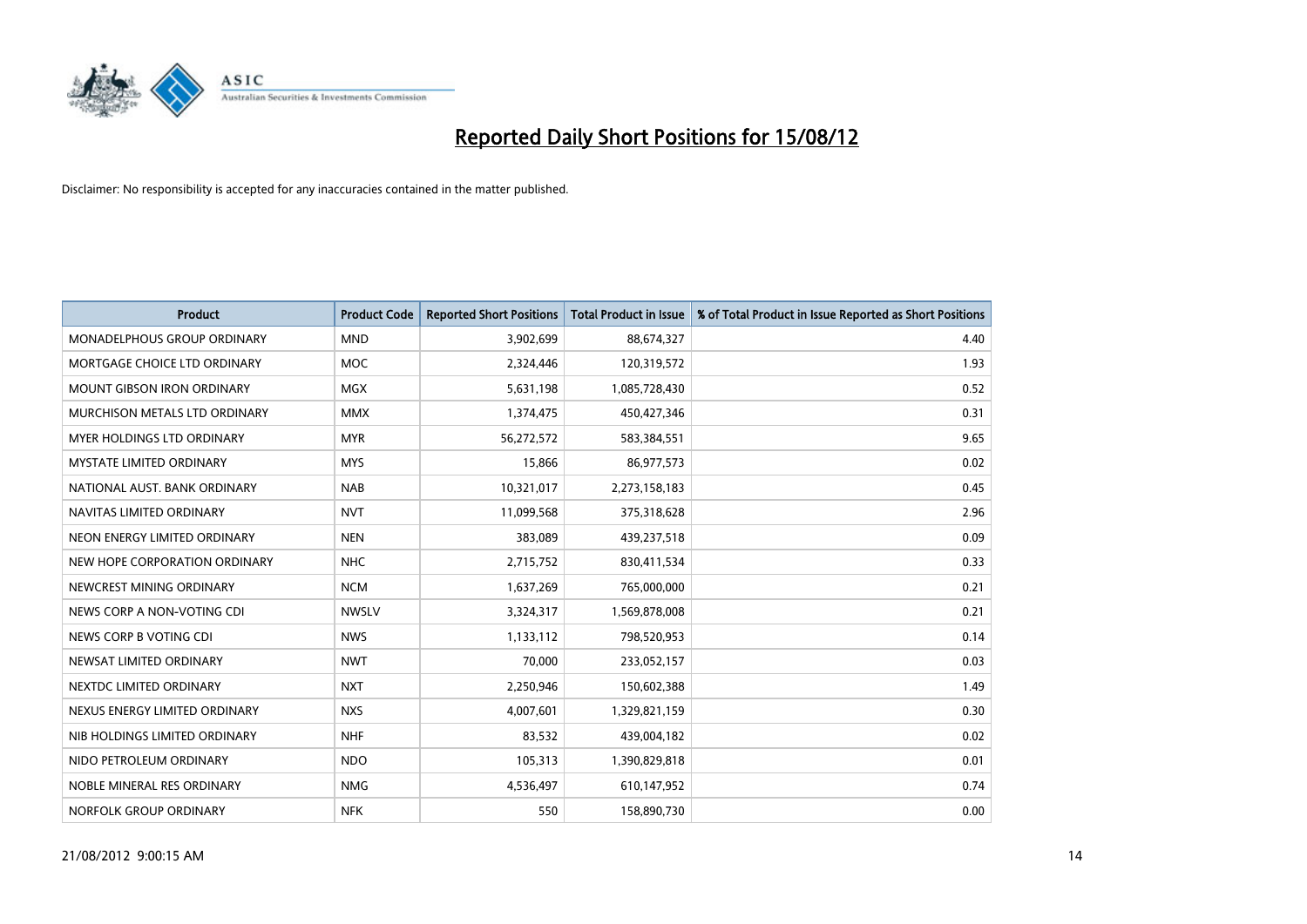

| <b>Product</b>                        | <b>Product Code</b> | <b>Reported Short Positions</b> | <b>Total Product in Issue</b> | % of Total Product in Issue Reported as Short Positions |
|---------------------------------------|---------------------|---------------------------------|-------------------------------|---------------------------------------------------------|
| NORTHERN IRON LTD ORDINARY            | <b>NFE</b>          | 122,239                         | 369,980,113                   | 0.03                                                    |
| NORTHERN STAR ORDINARY                | <b>NST</b>          | 2,167,157                       | 408,964,607                   | 0.53                                                    |
| NORTON GOLD FIELDS ORDINARY           | <b>NGF</b>          | 1,500,000                       | 861,580,265                   | 0.17                                                    |
| NRW HOLDINGS LIMITED ORDINARY         | <b>NWH</b>          | 2,593,105                       | 278,888,011                   | 0.93                                                    |
| NUFARM LIMITED ORDINARY               | <b>NUF</b>          | 5,800,364                       | 262,142,247                   | 2.21                                                    |
| OAKTON LIMITED ORDINARY               | <b>OKN</b>          | 523,299                         | 91,721,874                    | 0.57                                                    |
| OCEANAGOLD CORP. CHESS DEPOSITARY INT | <b>OGC</b>          | 428,237                         | 262,982,710                   | 0.16                                                    |
| OIL SEARCH LTD ORDINARY               | OSH                 | 5,037,622                       | 1,331,356,047                 | 0.38                                                    |
| OM HOLDINGS LIMITED ORDINARY          | OMH                 | 4,733,226                       | 604,105,150                   | 0.78                                                    |
| ORICA LIMITED ORDINARY                | ORI                 | 1,972,321                       | 365,642,802                   | 0.54                                                    |
| ORIGIN ENERGY ORDINARY                | <b>ORG</b>          | 7,081,825                       | 1,089,633,153                 | 0.65                                                    |
| OROCOBRE LIMITED ORDINARY             | <b>ORE</b>          | 56,485                          | 103,195,029                   | 0.05                                                    |
| OROTONGROUP LIMITED ORDINARY          | ORL                 | 181,485                         | 40,880,902                    | 0.44                                                    |
| OZ MINERALS ORDINARY                  | OZL                 | 6,852,527                       | 303,470,022                   | 2.26                                                    |
| <b>PACIFIC BRANDS ORDINARY</b>        | PBG                 | 5,158,440                       | 912,915,695                   | 0.57                                                    |
| PALADIN ENERGY LTD ORDINARY           | <b>PDN</b>          | 67,177,924                      | 835,645,290                   | 8.04                                                    |
| PANAUST LIMITED ORDINARY              | <b>PNA</b>          | 3,422,992                       | 604,599,995                   | 0.57                                                    |
| PANCONTINENTAL OIL ORDINARY           | <b>PCL</b>          | 550,000                         | 1,148,744,096                 | 0.05                                                    |
| PANORAMIC RESOURCES ORDINARY          | PAN                 | 2,731,093                       | 238,714,560                   | 1.14                                                    |
| PAPERLINX LIMITED ORDINARY            | <b>PPX</b>          | 1,364,985                       | 609,280,761                   | 0.22                                                    |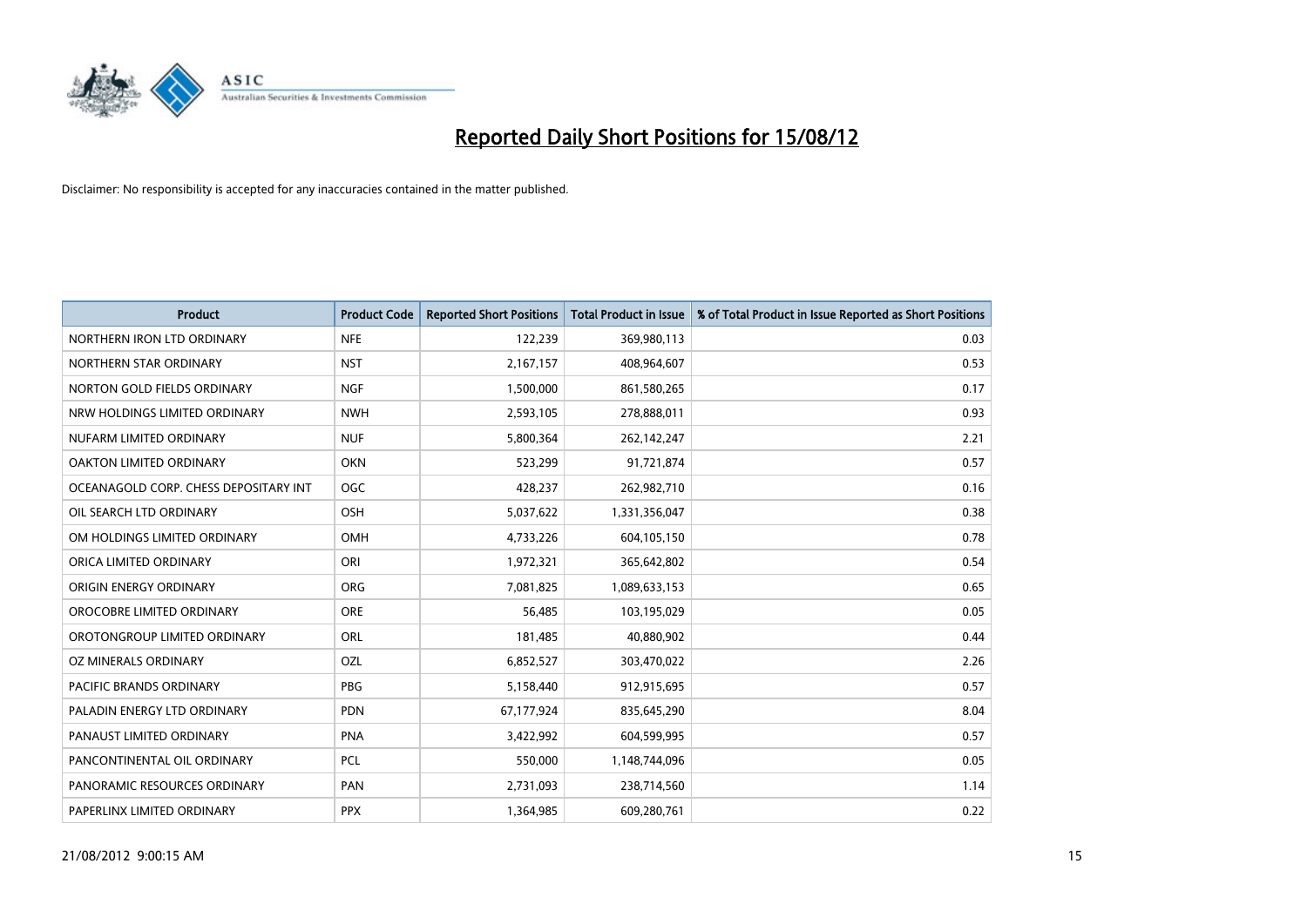

| <b>Product</b>                      | <b>Product Code</b> | <b>Reported Short Positions</b> | <b>Total Product in Issue</b> | % of Total Product in Issue Reported as Short Positions |
|-------------------------------------|---------------------|---------------------------------|-------------------------------|---------------------------------------------------------|
| PAPILLON RES LTD ORDINARY           | <b>PIR</b>          | 433,624                         | 245,819,121                   | 0.18                                                    |
| PEET LIMITED ORDINARY               | <b>PPC</b>          | 1,256,450                       | 320,170,604                   | 0.39                                                    |
| PERILYA LIMITED ORDINARY            | PEM                 | 80,152                          | 769,316,426                   | 0.01                                                    |
| PERPETUAL LIMITED ORDINARY          | <b>PPT</b>          | 2,122,377                       | 41,980,678                    | 5.06                                                    |
| PERSEUS MINING LTD ORDINARY         | PRU                 | 10,799,963                      | 457,962,088                   | 2.36                                                    |
| PHARMAXIS LTD ORDINARY              | <b>PXS</b>          | 3,812,989                       | 307,888,389                   | 1.24                                                    |
| PLATINUM ASSET ORDINARY             | <b>PTM</b>          | 10,894,109                      | 561,347,878                   | 1.94                                                    |
| PLATINUM AUSTRALIA ORDINARY         | <b>PLA</b>          | 836,127                         | 504,968,043                   | 0.17                                                    |
| PMI GOLD CORP CDI 1:1               | <b>PVM</b>          | 57,304                          | 71,705,667                    | 0.08                                                    |
| PMP LIMITED ORDINARY                | <b>PMP</b>          | 70,289                          | 323,781,124                   | 0.02                                                    |
| PREMIER INVESTMENTS ORDINARY        | <b>PMV</b>          | 654,041                         | 155,260,478                   | 0.42                                                    |
| PRIMA BIOMED LTD ORDINARY           | PRR                 | 4,350,000                       | 1,066,063,388                 | 0.41                                                    |
| PRIMARY HEALTH CARE ORDINARY        | <b>PRY</b>          | 16,927,530                      | 501,717,314                   | 3.37                                                    |
| PRIMEAG AUSTRALIA ORDINARY          | PAG                 | 77,589                          | 266,394,444                   | 0.03                                                    |
| PROGRAMMED ORDINARY                 | <b>PRG</b>          | 488,687                         | 118,175,280                   | 0.41                                                    |
| <b>QANTAS AIRWAYS ORDINARY</b>      | QAN                 | 13,139,162                      | 2,265,123,620                 | 0.58                                                    |
| <b>OBE INSURANCE GROUP ORDINARY</b> | <b>OBE</b>          | 48,488,314                      | 1,181,684,901                 | 4.10                                                    |
| OR NATIONAL LIMITED ORDINARY        | <b>ORN</b>          | 13,697,802                      | 2,440,000,000                 | 0.56                                                    |
| ORXPHARMA LTD ORDINARY              | <b>ORX</b>          | 179,228                         | 144,577,206                   | 0.12                                                    |
| <b>QUBE LOGISTICS HLDG ORDINARY</b> | QUB                 | 6,192,333                       | 921,407,185                   | 0.67                                                    |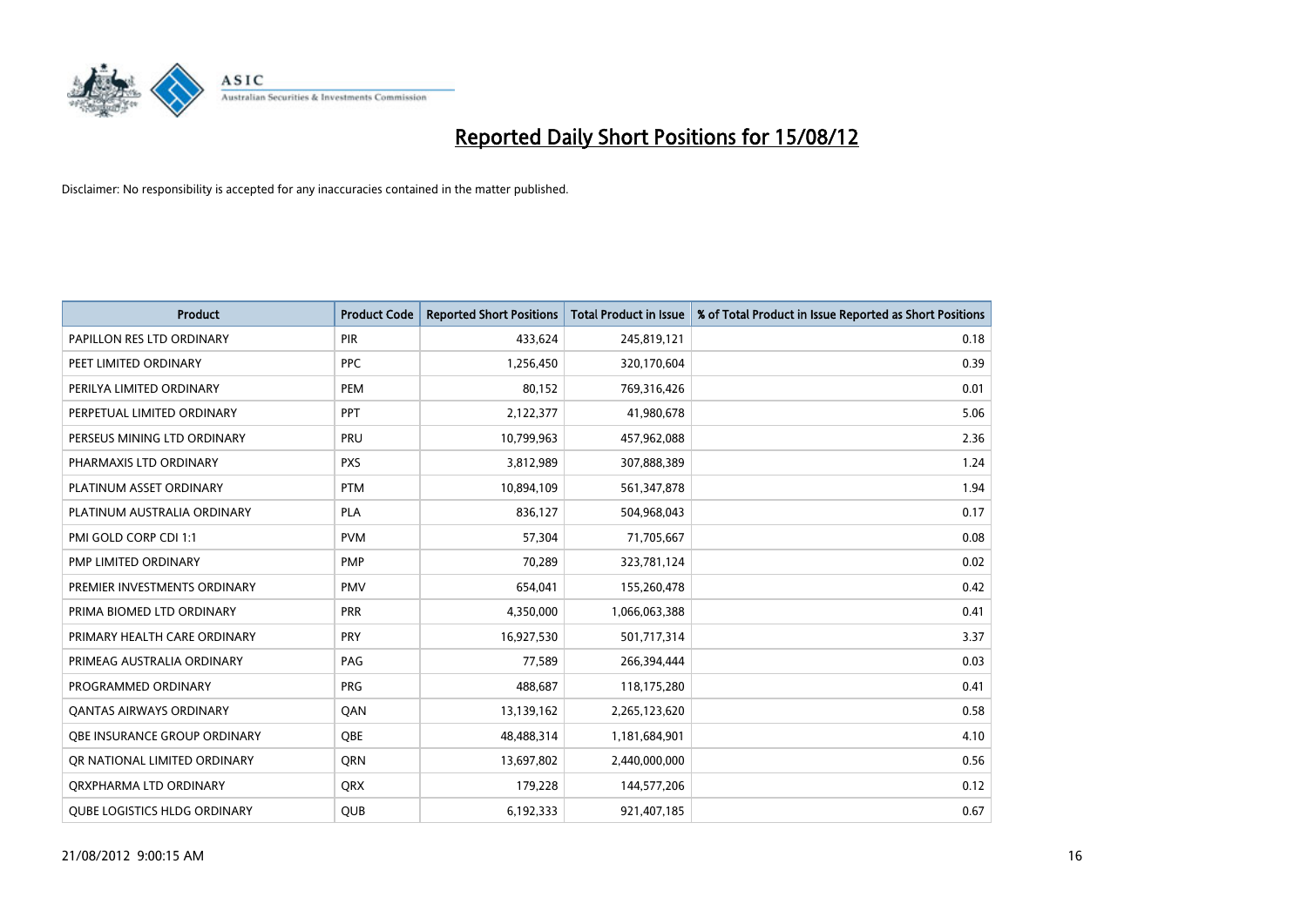

| <b>Product</b>                     | <b>Product Code</b> | <b>Reported Short Positions</b> | <b>Total Product in Issue</b> | % of Total Product in Issue Reported as Short Positions |
|------------------------------------|---------------------|---------------------------------|-------------------------------|---------------------------------------------------------|
| RAMELIUS RESOURCES ORDINARY        | <b>RMS</b>          | 2,053,383                       | 336,116,949                   | 0.61                                                    |
| RAMSAY HEALTH CARE ORDINARY        | <b>RHC</b>          | 2,891,493                       | 202,081,252                   | 1.43                                                    |
| <b>RCR TOMLINSON ORDINARY</b>      | <b>RCR</b>          | 21,327                          | 131,444,875                   | 0.02                                                    |
| <b>REA GROUP ORDINARY</b>          | <b>REA</b>          | 174,846                         | 131,714,699                   | 0.13                                                    |
| RECKON LIMITED ORDINARY            | <b>RKN</b>          | 990,682                         | 129,488,015                   | 0.77                                                    |
| <b>RED 5 LIMITED ORDINARY</b>      | <b>RED</b>          | 144,578                         | 135,488,008                   | 0.11                                                    |
| RED EMPEROR RESOURCE ORDINARY      | <b>RMP</b>          | 4,500                           | 266,234,221                   | 0.00                                                    |
| RED FORK ENERGY ORDINARY           | <b>RFE</b>          | 1,366,170                       | 310,324,853                   | 0.44                                                    |
| REDBANK ENERGY LTD ORDINARY        | AEJ                 | 13                              | 786,287                       | 0.00                                                    |
| <b>REGIS RESOURCES ORDINARY</b>    | <b>RRL</b>          | 933,931                         | 453,056,465                   | 0.21                                                    |
| RESMED INC CDI 10:1                | <b>RMD</b>          | 2,784,336                       | 1,556,242,300                 | 0.18                                                    |
| <b>RESOLUTE MINING ORDINARY</b>    | <b>RSG</b>          | 5,299,744                       | 634,428,623                   | 0.84                                                    |
| RESOURCE GENERATION ORDINARY       | <b>RES</b>          | 173                             | 262,895,652                   | 0.00                                                    |
| RETAIL FOOD GROUP ORDINARY         | <b>RFG</b>          | 16,960                          | 108,910,114                   | 0.02                                                    |
| REVERSE CORP LIMITED ORDINARY      | <b>REF</b>          | 100                             | 92,382,175                    | 0.00                                                    |
| REX MINERALS LIMITED ORDINARY      | <b>RXM</b>          | 549,552                         | 188,907,284                   | 0.29                                                    |
| RHG LIMITED ORDINARY               | <b>RHG</b>          | 31,776                          | 308,483,177                   | 0.01                                                    |
| RIALTO ENERGY ORDINARY             | <b>RIA</b>          | 500,568                         | 672,259,992                   | 0.07                                                    |
| <b>RIDLEY CORPORATION ORDINARY</b> | <b>RIC</b>          | 4,465                           | 307,817,071                   | 0.00                                                    |
| RIO TINTO LIMITED ORDINARY         | <b>RIO</b>          | 18,443,617                      | 435,758,720                   | 4.23                                                    |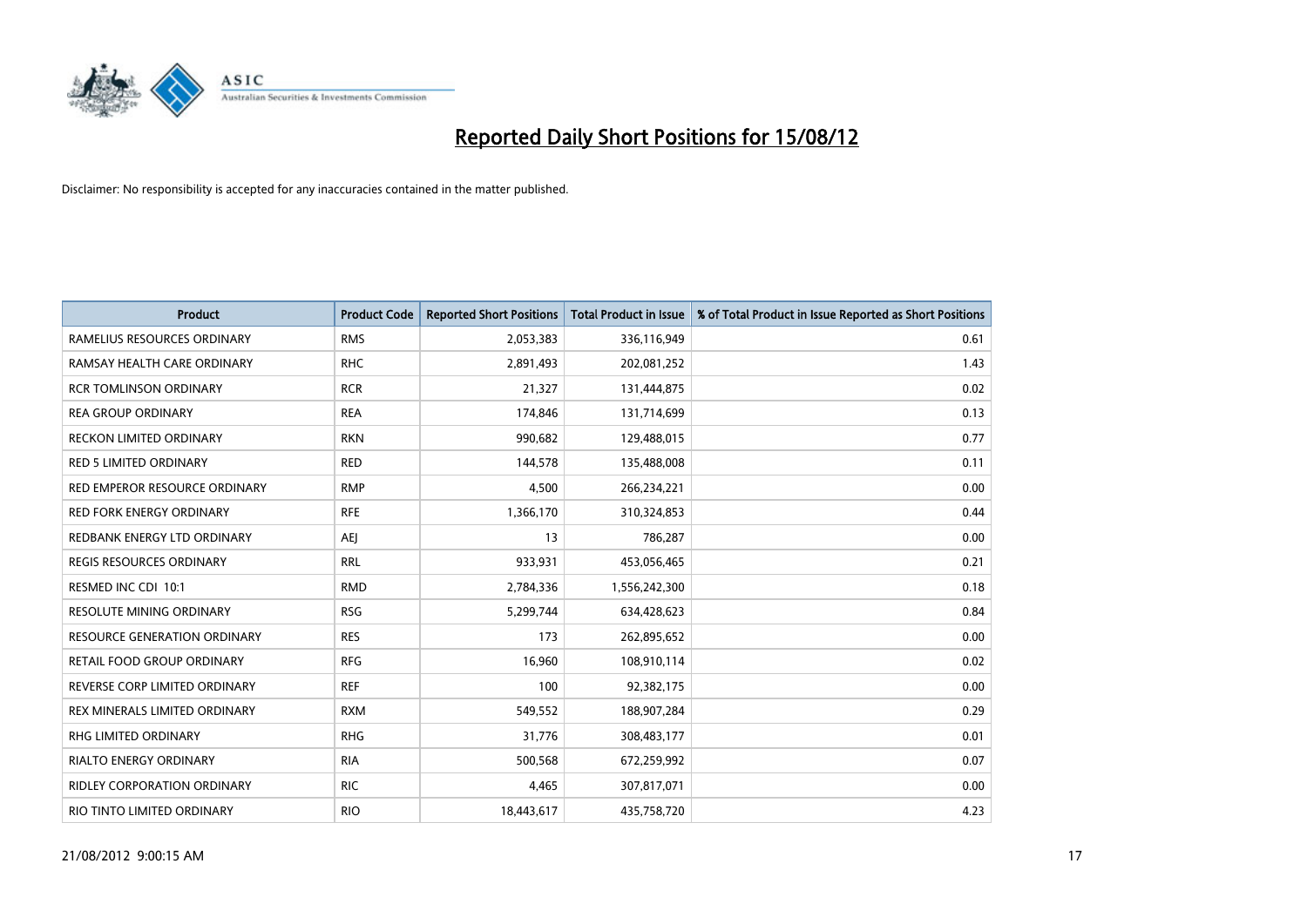

| <b>Product</b>                           | <b>Product Code</b> | <b>Reported Short Positions</b> | <b>Total Product in Issue</b> | % of Total Product in Issue Reported as Short Positions |
|------------------------------------------|---------------------|---------------------------------|-------------------------------|---------------------------------------------------------|
| ROC OIL COMPANY ORDINARY                 | <b>ROC</b>          | 1,493,127                       | 683,235,552                   | 0.22                                                    |
| RURALCO HOLDINGS ORDINARY                | <b>RHL</b>          | 12,000                          | 55,019,284                    | 0.02                                                    |
| SAI GLOBAL LIMITED ORDINARY              | SAI                 | 2,509,990                       | 204,354,836                   | 1.23                                                    |
| SALMAT LIMITED ORDINARY                  | <b>SLM</b>          | 3,482,628                       | 159,802,174                   | 2.18                                                    |
| SAMSON OIL & GAS LTD ORDINARY            | SSN                 | 3,963,472                       | 1,784,437,989                 | 0.22                                                    |
| SANDFIRE RESOURCES ORDINARY              | <b>SFR</b>          | 4,460,492                       | 151,557,635                   | 2.94                                                    |
| SANTOS LTD ORDINARY                      | <b>STO</b>          | 6,440,728                       | 952,990,890                   | 0.68                                                    |
| SARACEN MINERAL ORDINARY                 | SAR                 | 1,876,377                       | 594,815,640                   | 0.32                                                    |
| SEDGMAN LIMITED ORDINARY                 | <b>SDM</b>          | 13,685                          | 214,292,930                   | 0.01                                                    |
| SEEK LIMITED ORDINARY                    | <b>SEK</b>          | 12,275,169                      | 337,101,307                   | 3.64                                                    |
| SENEX ENERGY LIMITED ORDINARY            | <b>SXY</b>          | 4,449,704                       | 1,138,734,837                 | 0.39                                                    |
| SERVCORP LIMITED ORDINARY                | SRV                 | 210                             | 98,440,807                    | 0.00                                                    |
| SERVICE STREAM ORDINARY                  | <b>SSM</b>          | 400                             | 283,418,867                   | 0.00                                                    |
| SEVEN GROUP HOLDINGS ORDINARY            | <b>SVW</b>          | 1,543,140                       | 307,410,281                   | 0.50                                                    |
| SEVEN WEST MEDIA LTD ORDINARY            | <b>SWM</b>          | 30,011,175                      | 862,057,513                   | 3.48                                                    |
| SIGMA PHARMACEUTICAL ORDINARY            | <b>SIP</b>          | 5,574,929                       | 1,186,303,520                 | 0.47                                                    |
| SILEX SYSTEMS ORDINARY                   | <b>SLX</b>          | 670,127                         | 170,143,997                   | 0.39                                                    |
| SILVER LAKE RESOURCE ORDINARY            | <b>SLR</b>          | 5,156,202                       | 225,493,476                   | 2.29                                                    |
| SIMS METAL MGMT LTD ORDINARY             | SGM                 | 9,786,625                       | 204,830,045                   | 4.78                                                    |
| SINGAPORE TELECOMM. CHESS DEPOSITARY INT | SGT                 | 9,551,836                       | 154,444,714                   | 6.18                                                    |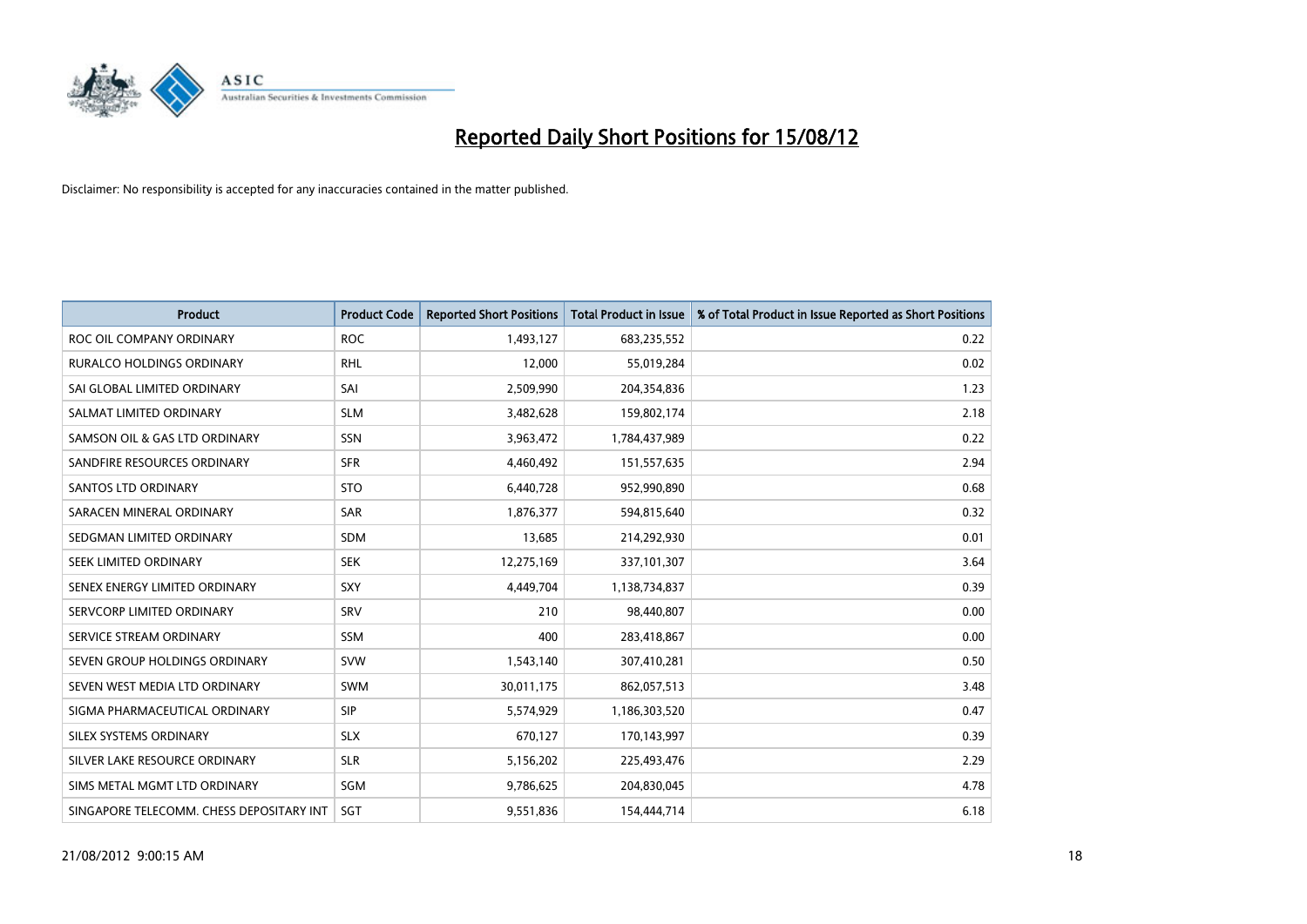

| <b>Product</b>                           | <b>Product Code</b> | <b>Reported Short Positions</b> | <b>Total Product in Issue</b> | % of Total Product in Issue Reported as Short Positions |
|------------------------------------------|---------------------|---------------------------------|-------------------------------|---------------------------------------------------------|
| SIRTEX MEDICAL ORDINARY                  | <b>SRX</b>          | 43,374                          | 55,768,136                    | 0.08                                                    |
| SKILLED GROUP LTD ORDINARY               | <b>SKE</b>          | 3,190                           | 233,487,276                   | 0.00                                                    |
| <b>SKY NETWORK ORDINARY</b>              | <b>SKT</b>          | 16,091                          | 389,139,785                   | 0.00                                                    |
| <b>SLATER &amp; GORDON ORDINARY</b>      | SGH                 | 13,433                          | 168,600,731                   | 0.01                                                    |
| SMS MANAGEMENT, ORDINARY                 | <b>SMX</b>          | 851,980                         | 68,464,436                    | 1.24                                                    |
| SONIC HEALTHCARE ORDINARY                | <b>SHL</b>          | 5,988,869                       | 390,969,875                   | 1.53                                                    |
| SOUL PATTINSON (W.H) ORDINARY            | SOL                 | 3,914                           | 239,395,320                   | 0.00                                                    |
| SOUTH BOULDER MINES ORDINARY             | <b>STB</b>          | 131,843                         | 126,732,826                   | 0.10                                                    |
| SP AUSNET STAPLED SECURITIES             | <b>SPN</b>          | 6,132,763                       | 3,339,620,165                 | 0.18                                                    |
| SPARK INFRASTRUCTURE STAPLED NOTE & UNIT | SKI                 | 37,235,969                      | 1,326,734,264                 | 2.81                                                    |
| SPECIALTY FASHION ORDINARY               | <b>SFH</b>          | 2,440,932                       | 192,236,121                   | 1.27                                                    |
| SPOTLESS GROUP LTD ORDINARY              | <b>SPT</b>          | 1,740,478                       | 266,712,743                   | 0.65                                                    |
| ST BARBARA LIMITED ORDINARY              | <b>SBM</b>          | 10,080,317                      | 325,615,389                   | 3.10                                                    |
| STANMORE COAL LTD ORDINARY               | <b>SMR</b>          | 32,870                          | 179,409,108                   | 0.02                                                    |
| STARPHARMA HOLDINGS ORDINARY             | <b>SPL</b>          | 2,256,361                       | 281,840,401                   | 0.80                                                    |
| STHN CROSS MEDIA ORDINARY                | SXL                 | 12,411,300                      | 704,594,449                   | 1.76                                                    |
| STOCKLAND UNITS/ORD STAPLED              | SGP                 | 9,358,251                       | 2,203,547,228                 | 0.42                                                    |
| STRAITS RES LTD. ORDINARY                | SRQ                 | 80,774                          | 456,529,474                   | 0.02                                                    |
| STW COMMUNICATIONS ORDINARY              | SGN                 | 156,839                         | 362,798,351                   | 0.04                                                    |
| SUNCORP GROUP LTD ORDINARY               | <b>SUN</b>          | 11,168,533                      | 1,286,600,980                 | 0.87                                                    |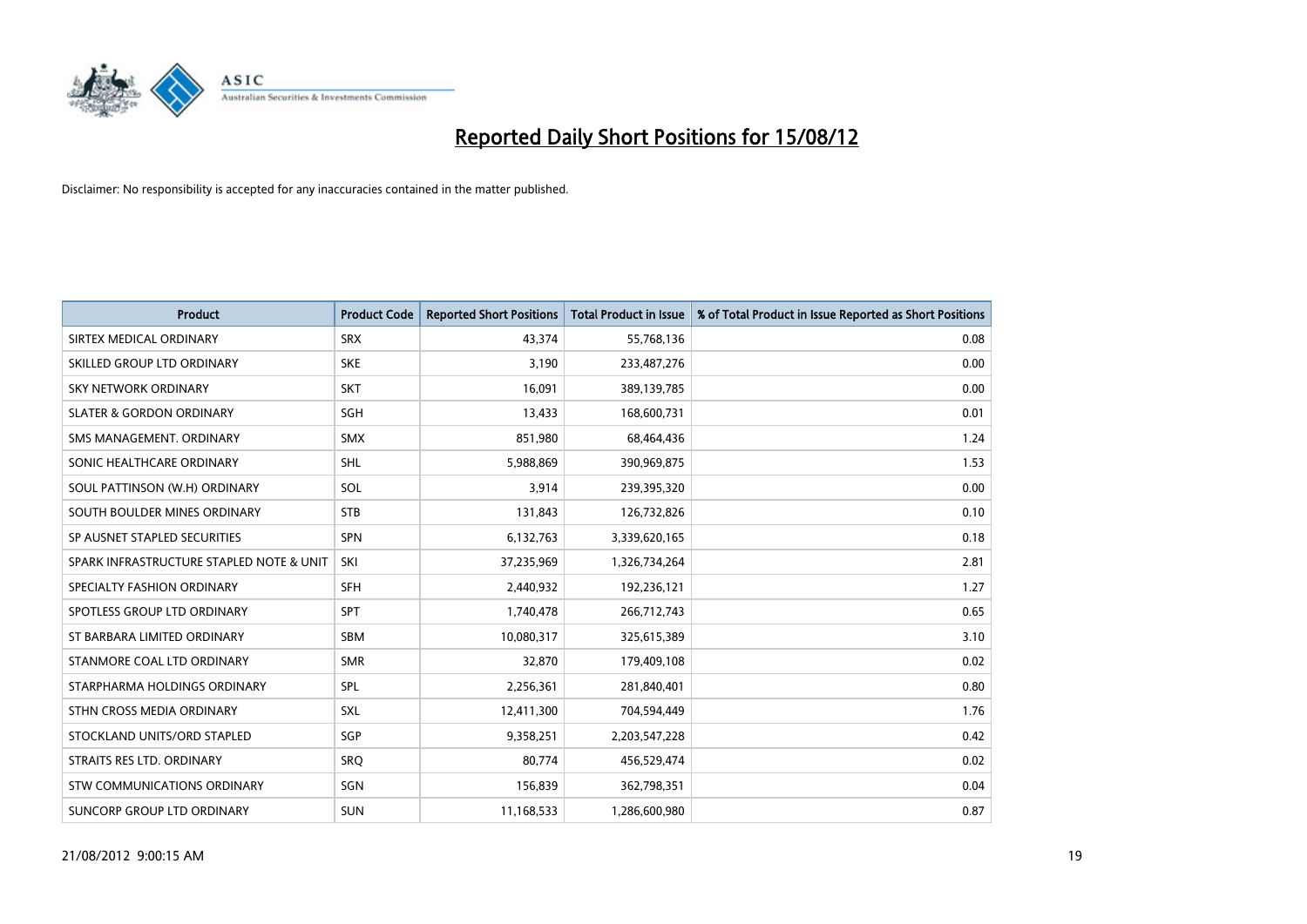

| <b>Product</b>                       | <b>Product Code</b> | <b>Reported Short Positions</b> | <b>Total Product in Issue</b> | % of Total Product in Issue Reported as Short Positions |
|--------------------------------------|---------------------|---------------------------------|-------------------------------|---------------------------------------------------------|
| SUNDANCE RESOURCES ORDINARY          | <b>SDL</b>          | 13,999,805                      | 3,049,577,034                 | 0.46                                                    |
| SUNLAND GROUP LTD ORDINARY           | <b>SDG</b>          | 18,867                          | 196,717,811                   | 0.01                                                    |
| SUPER RET REP LTD ORDINARY           | <b>SUL</b>          | 1,597,687                       | 196,172,971                   | 0.81                                                    |
| SYD AIRPORT STAPLED US PROHIBIT.     | <b>SYD</b>          | 16,196,356                      | 1,861,210,782                 | 0.87                                                    |
| SYRAH RESOURCES ORDINARY             | <b>SYR</b>          | 31,935                          | 126,723,021                   | 0.03                                                    |
| <b>TABCORP HOLDINGS LTD ORDINARY</b> | <b>TAH</b>          | 6,616,678                       | 730,113,969                   | 0.91                                                    |
| <b>TANAMI GOLD NL ORDINARY</b>       | <b>TAM</b>          | 289,703                         | 261,132,677                   | 0.11                                                    |
| TAP OIL LIMITED ORDINARY             | <b>TAP</b>          | 540,639                         | 241,295,311                   | 0.22                                                    |
| TASSAL GROUP LIMITED ORDINARY        | <b>TGR</b>          | 29,469                          | 146,304,404                   | 0.02                                                    |
| <b>TATTS GROUP LTD ORDINARY</b>      | <b>TTS</b>          | 7,096,861                       | 1,362,919,733                 | 0.52                                                    |
| <b>TECHNOLOGY ONE ORDINARY</b>       | <b>TNE</b>          | 635                             | 304,980,455                   | 0.00                                                    |
| <b>TELECOM CORPORATION ORDINARY</b>  | <b>TEL</b>          | 18,124,561                      | 1,856,780,364                 | 0.98                                                    |
| TELSTRA CORPORATION. ORDINARY        | <b>TLS</b>          | 18,533,991                      | 12,443,074,357                | 0.15                                                    |
| TEN NETWORK HOLDINGS ORDINARY        | <b>TEN</b>          | 86,035,657                      | 1,437,204,873                 | 5.99                                                    |
| TERANGA GOLD CORP CDI 1:1            | <b>TGZ</b>          | 179,628                         | 162,197,999                   | 0.11                                                    |
| TEXON PETROLEUM LTD ORDINARY         | <b>TXN</b>          | 137,133                         | 245,039,848                   | 0.06                                                    |
| TFS CORPORATION LTD ORDINARY         | <b>TFC</b>          |                                 | 279,621,829                   | 0.00                                                    |
| THAKRAL HOLDINGS GRP ORDINARY/UNIT   | <b>THG</b>          | 100                             | 585,365,014                   | 0.00                                                    |
| THE REJECT SHOP ORDINARY             | <b>TRS</b>          | 2,725,998                       | 26,092,220                    | 10.45                                                   |
| THORN GROUP LIMITED ORDINARY         | <b>TGA</b>          | 207,896                         | 146,374,703                   | 0.14                                                    |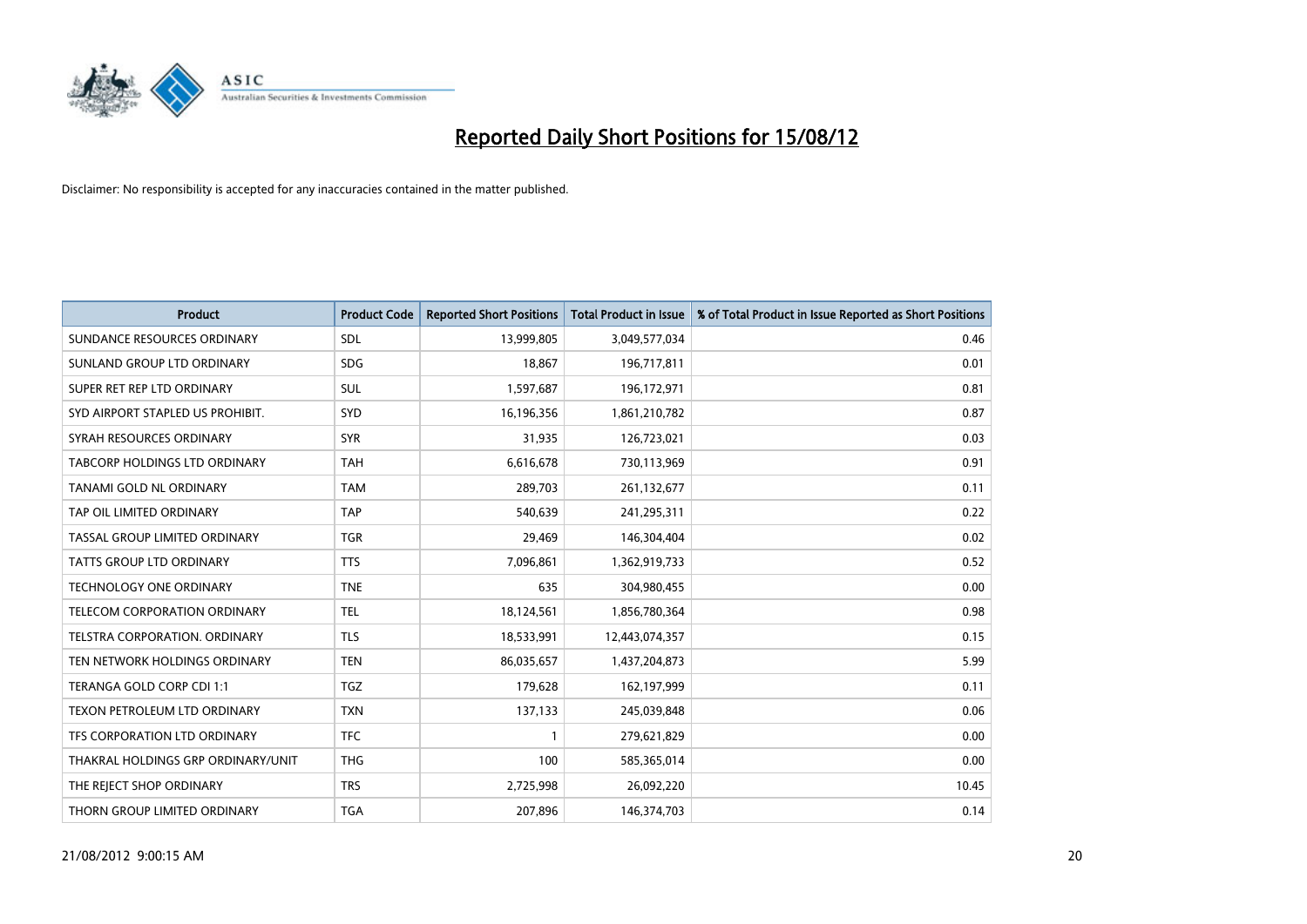

| <b>Product</b>                       | <b>Product Code</b> | <b>Reported Short Positions</b> | <b>Total Product in Issue</b> | % of Total Product in Issue Reported as Short Positions |
|--------------------------------------|---------------------|---------------------------------|-------------------------------|---------------------------------------------------------|
| <b>TIGER RESOURCES ORDINARY</b>      | <b>TGS</b>          | 1,281,581                       | 673,470,269                   | 0.19                                                    |
| TOLL HOLDINGS LTD ORDINARY           | <b>TOL</b>          | 17,472,812                      | 717,133,875                   | 2.44                                                    |
| TOX FREE SOLUTIONS ORDINARY          | <b>TOX</b>          | 17,351                          | 115,311,608                   | 0.02                                                    |
| TPG TELECOM LIMITED ORDINARY         | <b>TPM</b>          | 2,024,560                       | 793,808,141                   | 0.26                                                    |
| <b>TRADE ME GROUP ORDINARY</b>       | <b>TME</b>          | 15,164                          | 395,745,510                   | 0.00                                                    |
| <b>TRANSFIELD SERVICES ORDINARY</b>  | <b>TSE</b>          | 4,251,164                       | 520,790,618                   | 0.82                                                    |
| TRANSPACIFIC INDUST, ORDINARY        | <b>TPI</b>          | 6,389,581                       | 1,578,479,491                 | 0.40                                                    |
| TRANSURBAN GROUP TRIPLE STAPLED SEC. | <b>TCL</b>          | 6,880,133                       | 1,458,321,112                 | 0.47                                                    |
| TREASURY WINE ESTATE ORDINARY        | <b>TWE</b>          | 15,453,606                      | 647,227,144                   | 2.39                                                    |
| TROY RESOURCES LTD ORDINARY          | <b>TRY</b>          | 193,543                         | 89,462,649                    | 0.22                                                    |
| UGL LIMITED ORDINARY                 | UGL                 | 7,657,542                       | 166,315,038                   | 4.60                                                    |
| <b>UNILIFE CORPORATION CDI 6:1</b>   | <b>UNS</b>          | 186,653                         | 254,211,852                   | 0.07                                                    |
| UXC LIMITED ORDINARY                 | <b>UXC</b>          | 3,538                           | 305,585,913                   | 0.00                                                    |
| <b>VENTURE MINERALS ORDINARY</b>     | <b>VMS</b>          | 125,674                         | 232,468,592                   | 0.05                                                    |
| <b>VIRGIN AUS HLDG LTD ORDINARY</b>  | <b>VAH</b>          | 20,673,125                      | 2,210,197,600                 | 0.94                                                    |
| VITERRA INC CDI 1:1                  | <b>VTA</b>          | 10                              | 68,629,939                    | 0.00                                                    |
| <b>VOCUS COMMS LTD ORDINARY</b>      | <b>VOC</b>          | 66,440                          | 74,359,392                    | 0.09                                                    |
| WAH NAM INT HLDG LTD ORDINARY        | <b>WNI</b>          | 91,872                          | 7,175,501,581                 | 0.00                                                    |
| <b>WATPAC LIMITED ORDINARY</b>       | <b>WTP</b>          | 211,080                         | 184,332,526                   | 0.11                                                    |
| <b>WDS LIMITED ORDINARY</b>          | <b>WDS</b>          | $\overline{7}$                  | 144,740,614                   | 0.00                                                    |